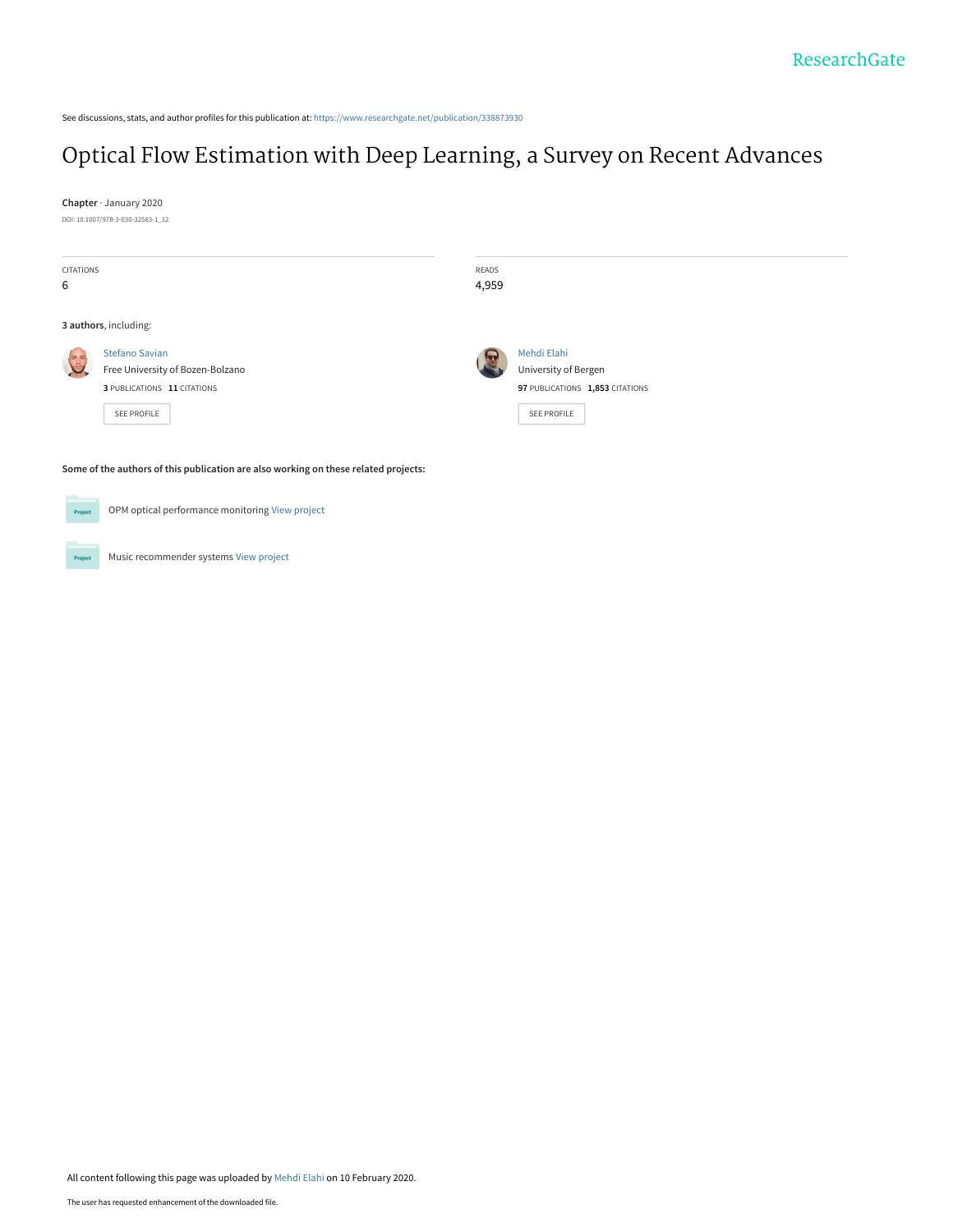## <span id="page-1-0"></span>**Optical Flow Estimation with Deep Learning, a Survey on Recent Advances**

**Please note that this version is not the final version of the article. Final version can be accessed here:** [link.springer.com/chapter/10.1007%2F978-3-030-32583-1\\_12](link.springer.com/chapter/10.1007%2F978-3-030-32583-1_12)

Stefano SAVIAN, Mehdi ELAHI, Tammam TILLO

**Abstract** One of the many components used in Biometrics is optical flow estimation. This could be due to the fact that motion is an inseparable attribute of our (visual) world and hence it is a valuable resource of data needed to tackle many real-world problems. Indeed, technologies that use object detection, motion detection, object tracking, gait recognition as well as video compression heavily rely on optical flow estimation. This chapter explores recent advances in optical flow estimation, while mainly focusing on estimation techniques based on Deep Learning (DL). In fact, recent advancements in deep learning are seemingly making a shift in the optical flow estimation research field. This chapter begins with reviewing traditional (handcrafted) approaches, then introduces the more recent approaches, and finally gets concluded with surveying deep learning approaches.

**Key words:** optical flow estimation, deep learning, convolutional neural network

## **1 Introduction**

Biometric Systems attempt to detect and identify people based on certain physiological characteristics, e.g., fingerprints and face, or even behavioural characteristics, e.g., signature and gait. In recent years, there has been a large development in

Stefano SAVIAN

Free University of Bozen - Bolzano, Piazza Domenicani 3, Bozen-Bolzano, Italy, e-mail: [ssavian@](ssavian@unibz.it) [unibz.it](ssavian@unibz.it)

Mehdi ELAHI

Free University of Bozen - Bolzano, Piazza Domenicani 3, Bozen-Bolzano, Italy, e-mail: [meelahi@](meelahi@unibz.it) [unibz.it](meelahi@unibz.it)

Tammam TILLO

Free University of Bozen - Bolzano, Piazza Domenicani 3, Bozen-Bolzano, Italy, e-mail: [ttillo@](ttillo@unibz.it) [unibz.it](ttillo@unibz.it)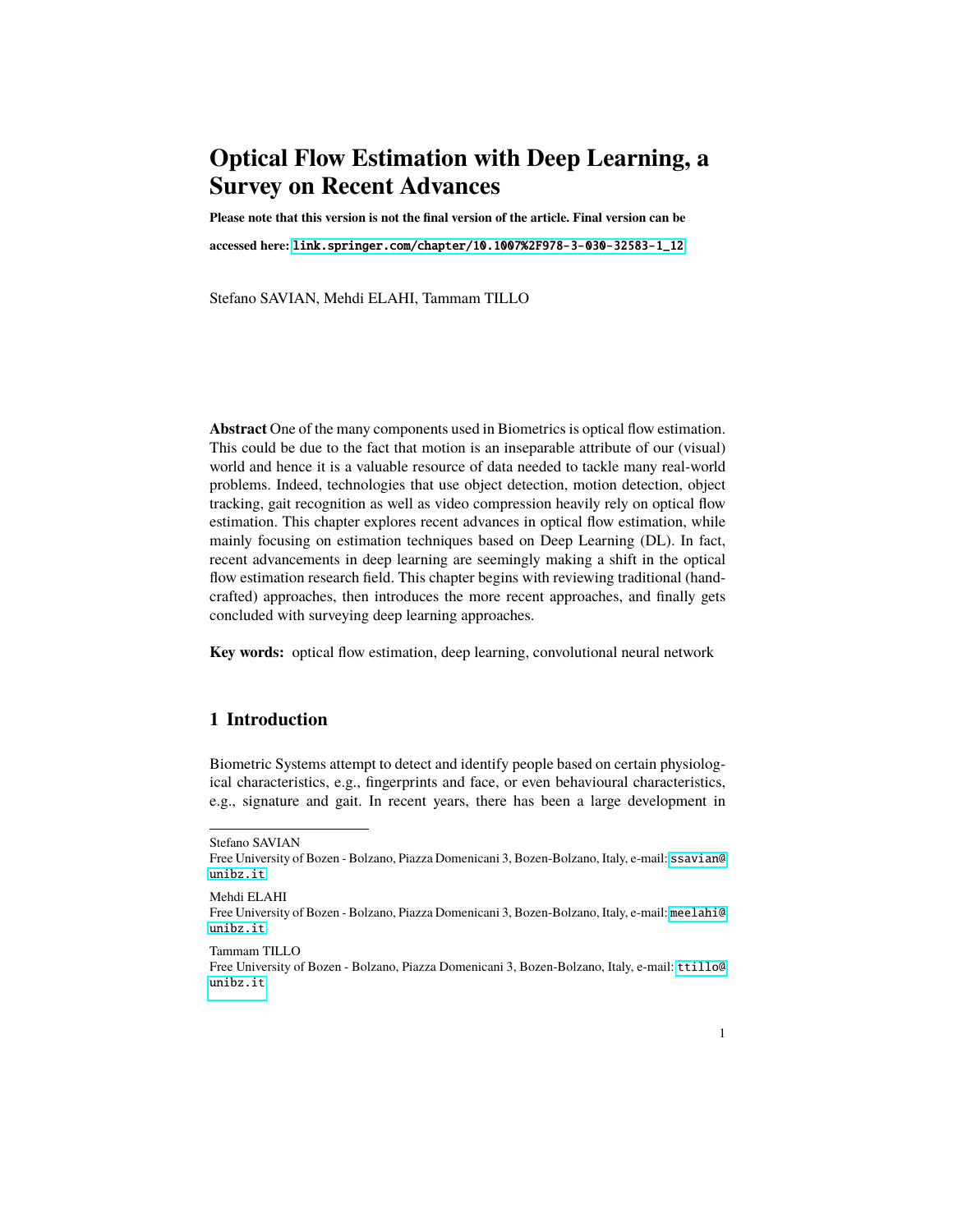biometric systems, thanks to advances in Deep Learning (DL). DL techniques leverage the hierarchical architectures to learn discriminative representations and have contributed to some of the top performing biometric techniques. These techniques have also fostered numerous successful real-world biometric applications, e.g., face recognition and face identification [\[96\]](#page-31-0).

Gait recognition can be a good example of a behavioral biometrics that uses the shape and motion cues of a walking person for identification. Gait could be performed at a distance, in contrast to the other biometric approaches such as fingerprint or iris scan [\[53\]](#page-29-0). The shape features are captured during gait phases, while motion features get captured during the transition between these phases. Still there are challenges in gait recognition, including variations in clothing, footwear, carrying objects, complicated background and walking speed [\[96,](#page-31-0) [88\]](#page-31-1). Motion clues can be obtained, even without involving additional hardware (e.g., accelerometers and lidar [\[95\]](#page-31-2)), instead by extracting motion from the captured video [\[53\]](#page-29-0). For example, Xiao *et. al.* [\[103\]](#page-31-3) obtained the very good performance by explicitly using the motion information, i.e., optical flow, as the input in a simple pose estimation framework. Motion estimation involves the estimation of optical flow which is the projection of 3D motion into 2D plane of the camera. Nonetheless, the "global" motion provided by the optical flow is composed of the motion of the objects in the scene and the ego-motion, i.e., the motion of the camera.

Optical flow estimation has a long history, and much research has been carried since the pioneering methods of Horn and Shunk [\[30\]](#page-28-0) and Lucas Kanade [\[51\]](#page-29-1) have been published in 1981. Hence, through more than 3 decades of history, there is a massive improvement of techniques used for different aspects of optical flow estimation <sup>[1](#page-1-0)</sup>. In the particular case of small displacements, the problem of optical flow estimation has been almost completely solved [\[22\]](#page-27-0). The remaining challenges can be listed as: (i) fast motion, (ii) illumination changes, (iii) occlusions, and (iv) untextured regions. In these challenges, the optical flow estimation problems become ill-posed and hard to treat, analytically. However, very recent approaches have come after the wave of DL progress which had a massive impact on this field of research. Still this chapter would take advantage of the noted survey [\[22\]](#page-27-0) (see the footnote), in assisting to review not only the current state-of-the-art optical flow estimation techniques but also highlighting the benefits and limitations of traditional approaches. Nonetheless, in order to motivate and explain the reasons behind the success of DL based optical flow estimation, the authors will show how some classical based top performing methods resemble a deep structure a keen to convolutional neural networks.

To sum up, to obtain high-level understanding of video contents for Computer Vision tasks, it is essential to know the object status (e.g., location and segmentation) and motion information (e.g., optical flow) [\[17\]](#page-27-1). Hence motion estimation is a valid data source to obtain non-intrusive and remote high quality biometrics.

Optical flow estimation is a fast evolving field of computer vision and to the authors' knowledge, there is only one comperhensive review by Tu *et. al.* [\[93\]](#page-31-4), which surveys classical and DL based methods for optical flow. Nonetheless, this chapter

<sup>1</sup> In a valuable work, early history of the field has been surveyed by Fortun *et. al.* [\[22\]](#page-27-0). This work reviews the traditional works, and does not cover the very recent progresses.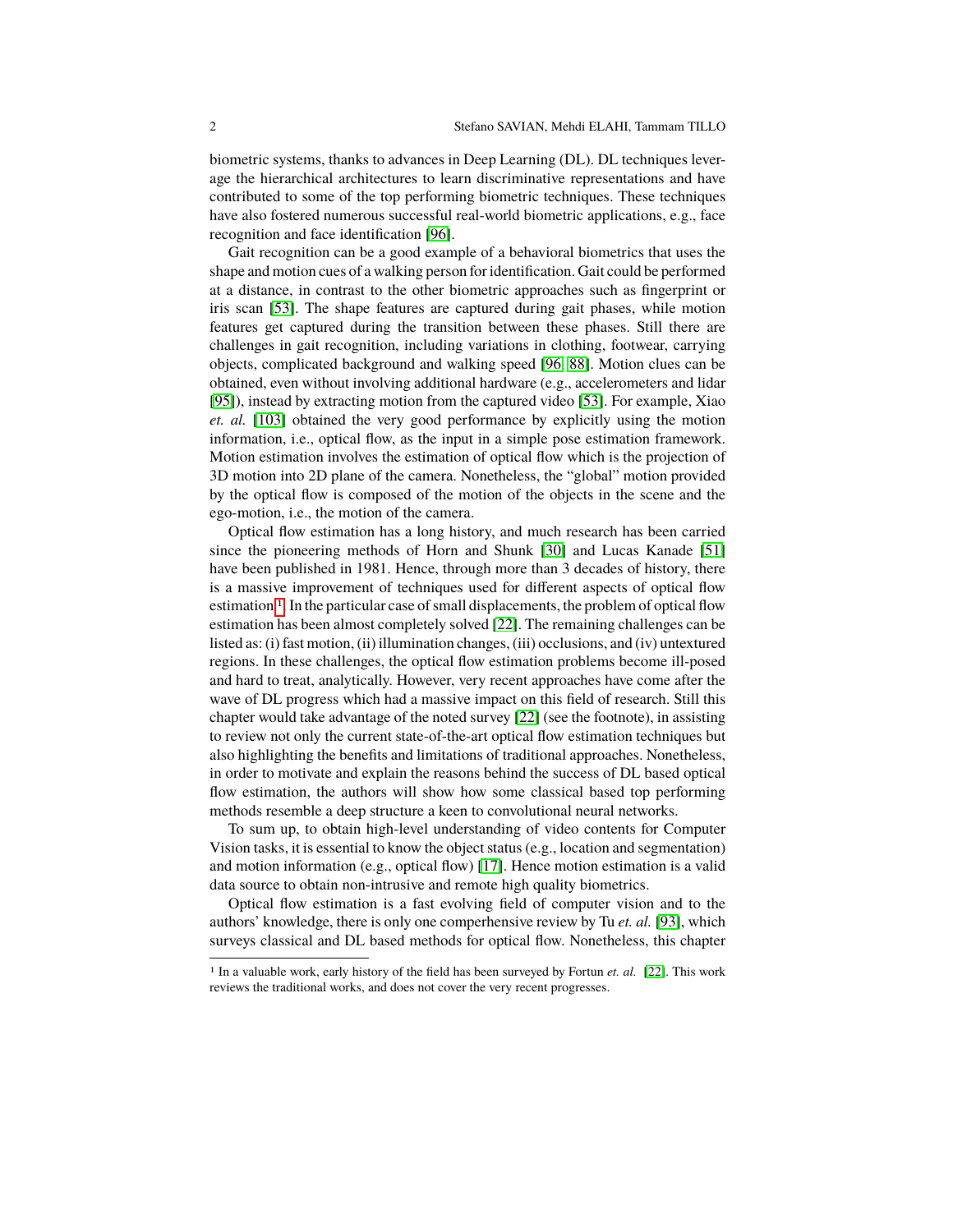provides a (more systematic) comparison of DL methods, and gives a slightly different categorization of DL methods (compared to the related works) and introduces a novel class of Hybrid methods. Readers are kindly pointed to Tu *et. al.* survey [\[93\]](#page-31-4) for more detailed descriptions of performance measures for optical flow, optical flow color code, and optical flow applications (besides biometrics ones).

In conclusion, this chapter briefly reviews optical flow estimation methods, which can be used mainly in biometric applications. More particularly, it focuses on how the field of optical flow is evolving, what are the benefits and limitations of DL based methods, as well as what do DL and classical approaches have in common. The rest of the chapter is organized as follows:

In Section [2,](#page-3-0) a brief introduction to DL is provided. In Section [3,](#page-4-0) optical flow estimation is discussed by mainly reviewing the traditional approaches. Then DL for optical flow approaches are described and compared. This section continues with introducing the Hybrid approaches. Section [4](#page-24-0) provides further discussions and lists a number of applications of the optical flow estimation in biometrics. The chapter is finalized with Section [5](#page-26-0) by providing the conclusion.

## <span id="page-3-0"></span>**2 Deep Learning**

Deep Learning (DL) is a class of signal processing architectures which consist of connecting and stacking different convolutional layers and non-linear activation functions in order to generate flexible predictive models. These models are typically tuned by the *Backpropagation* algorithm using the target information, to indicate how much the (internal) parameters should be updated [\[45\]](#page-29-2). Deep learning is blooming and it already enables noticeable steps forward in various engineering applications, and influencing many signal processing fields, e.g., *Image Classification, Natural Language Processing (NLP)*, and *Time Series Analysis*. A notable comprehensive overview of the Deep learning field has been authored by LeCun, Bengio, and Hinton [\[45\]](#page-29-2). The book from Goodfellow *et. al.* is also considered a milestone on this topic [\[25\]](#page-27-2). It covers the main techniques, including the *Convolutional Neural Network (CNN)*, that is heavily used in Computer Vision. There is a lot of material on Deep learning models and applications and the reader is invited to further investigate the above mentioned papers or books, if interested for more details. Here existing (generic) architectures which have been tailored to optical flow estimation are briefly reviewed. It is assumed that the reader has a basic knowledge on the field, as it is not possible to describe all the technical details.

**The state-of-the-art CNN for image recognition**: the pioneering work on this field is LeNet from LeCun *et. al.* [\[46\]](#page-29-3), a 7 layer CNN, used for digit recognition. Subsequently, The ImageNet Large Scale Visual Recognition Challenge (ILSVRC) [\[79\]](#page-30-0) was introduced to foster the development of models for visual recognition. AlexNet (see Krizhevsky *et. al.* [\[43\]](#page-28-1)) uses a similar architecture as LeNet, but it is deeper, with more filters per layer, and with stacked convolutional layers. GoogleNet, Szegedy *et. al.* [\[89\]](#page-31-5) also known as InceptionNet is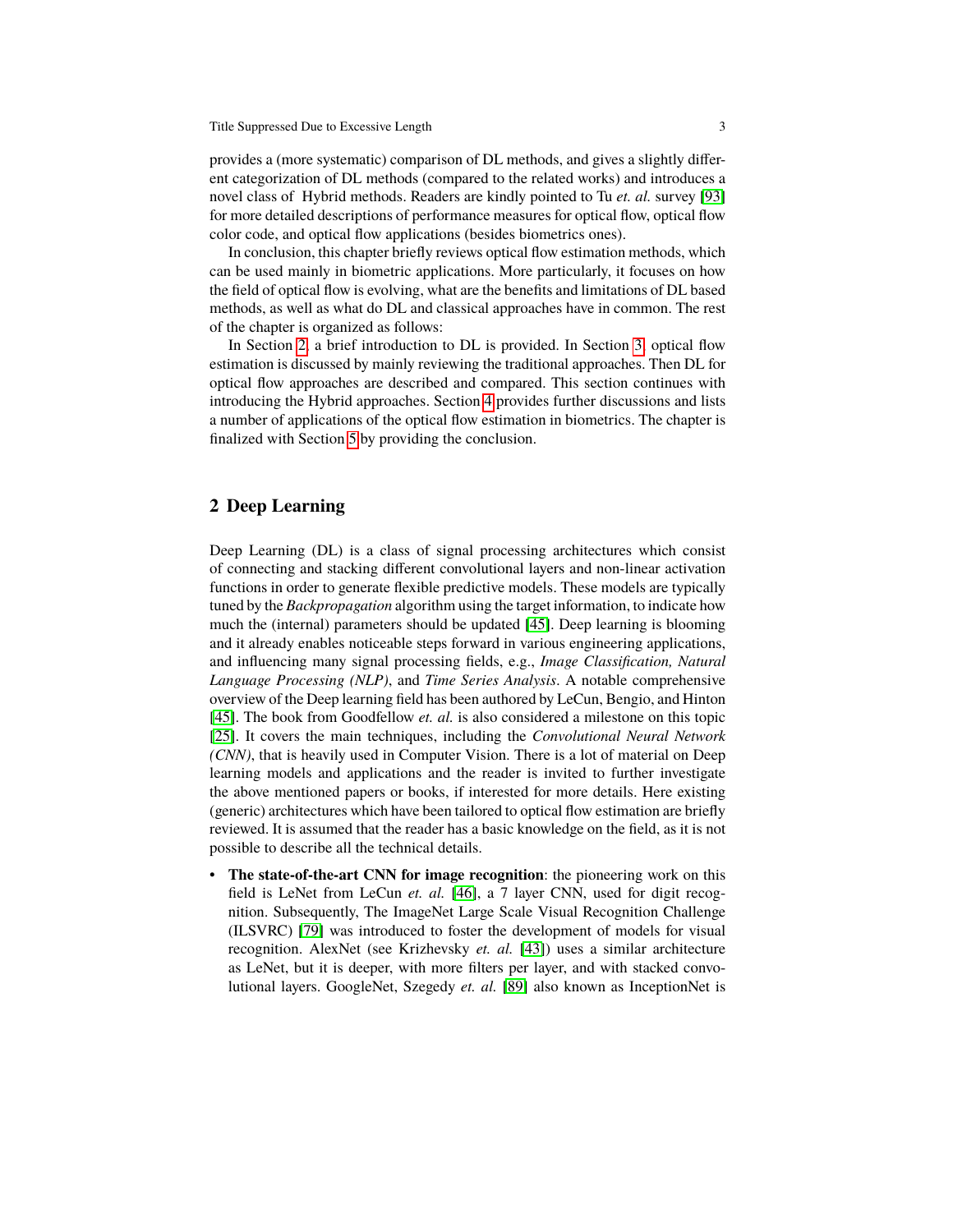inspired by LeNet but implemented a novel element which they called inception module, GoogleNet achieved very high performance in ILSVRC 2014. VGGNet, Simonyan *et. al.* [\[81\]](#page-30-1) consists of 16 convolutional layers and a very uniform architecture, however, it has a massive number of parameters (i.e., 138 Millions) to train. The winner of ILSVRC 2015 is Residual Neural Network (ResNet), Kaiming He *et. al.* [\[29\]](#page-28-2). This architecture introduced *skip connections* between convolutional layers. Thanks to this innovative technique, they were able to train a network with 152 layers while still having lower complexity in comparison to VGGNet. It achieves a top 5 error rate beating other baselines on ImageNet dataset.

- **Fully Convolutional Networks (FCNs)**: CNN models where every layer is convolutional, FCNs obtain very good performance in image segmentation, e.g., Long *et. al.* [\[49\]](#page-29-4). Additionally, U-Nets are FCNs specifically designed to produce accurate segmentation even with a relatively small dataset, Ronnenberger *et.al.* [\[78\]](#page-30-2).
- **Siamese Networks** Koch *et. al.* [\[41\]](#page-28-3) (originally introduced by Bromley *et. al.* [\[10\]](#page-27-3)), are a class of neural network architectures that contain two or more identical subnetworks. The subnetworks have the same configuration and share the same parameters. Parameter updating is mirrored across both subnetworks. Sharing weights across subnetworks leads to less learnable parameters, thus less tendency to overfit. Siamese Networks output is usually a one dimensional feature vector which indicates a similarity or a relationship between two comparable (input) things.
- **Generative Adversarial Networks** (GANs): originally introduced by Goodfellow *et. al.* [\[26\]](#page-28-4) are generative algorithms that can generate new data instances by learning the distribution of the input data. Differently from the previous architecture which are discriminative, GANs can learn to produce new data. One network, called the generator, generates new data instances, while the other, the discriminator, evaluates them for authenticity.

Although the deep learning based optical flow architectures could vary dramatically, still all the techniques presented in this chapter are drawn from the above mentioned models.

## <span id="page-4-0"></span>**3 Optical Flow**

Before discussing further the optical flow, we note that, traditionally, optical flow estimation rely on two assumptions:

- *Assumption 1*: pixel intensity remains unchanged along motion trajectory
- *Assumption 2*: motion appears locally as a translation.

Lets denote  $D$  as motion displacement vector in a two dimensional space and  $T$ as the *temporal* sampling step; By having D vector with the positional displacement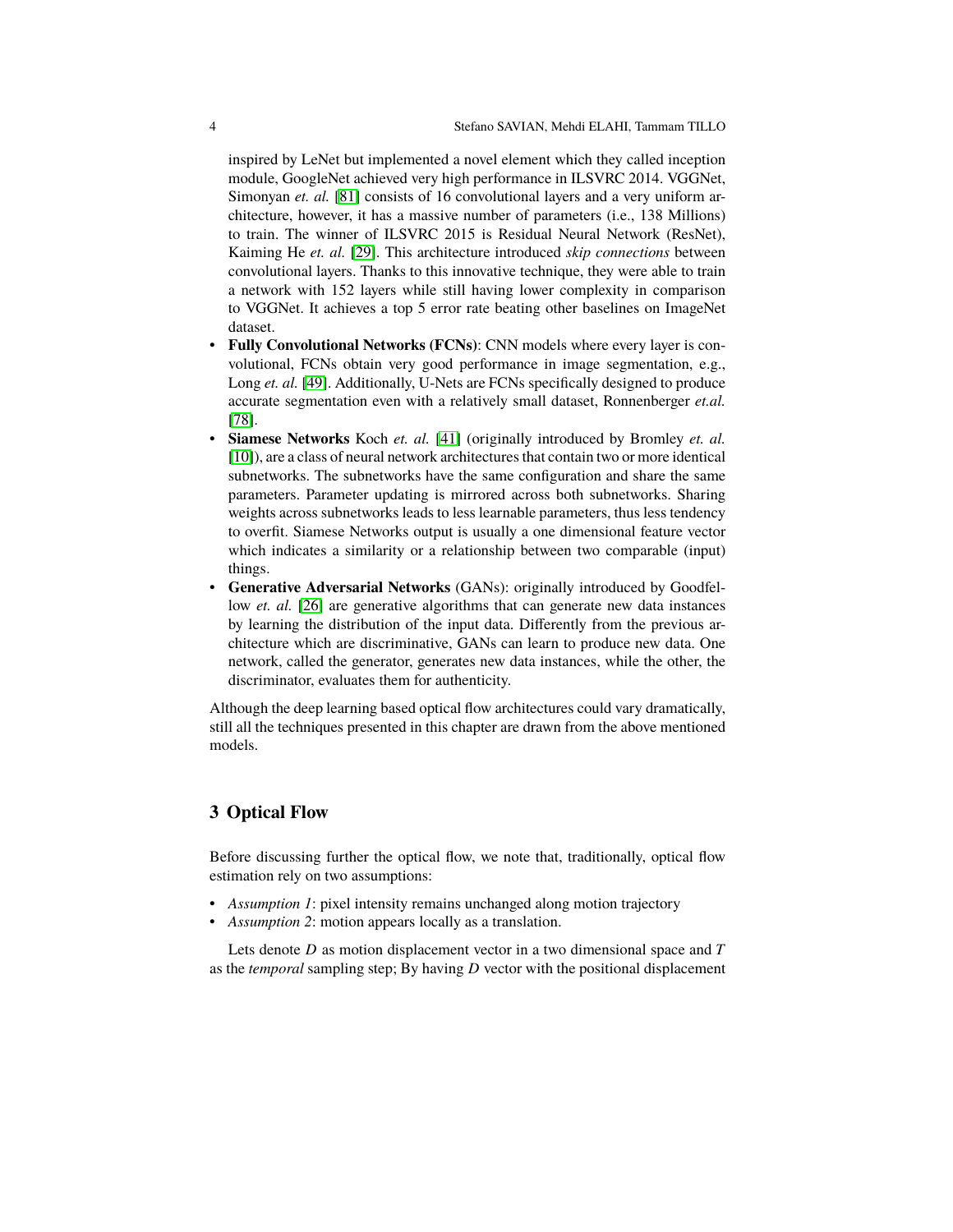among 2 frames, we can compute the motion velocity vector  $V$  according to the following formula:

$$
V = \lim_{T \to 0} \frac{D}{T} \tag{1}
$$

$$
w(x, y, t) = \left( u(x, y, t), v(x, y, t), 1 \right)
$$
 (2)

<span id="page-5-0"></span>
$$
w^{\top} \nabla f(x, y, t) + \frac{\partial}{\partial t} f(x, y, t) = 0
$$
 (3)

Eq. [3](#page-5-0) is known as the *Optical Flow Equation*, where  $f$  is a 3 dimensional spatiotemporal field depending on the coordinates  $x, y$  and time  $t$ , and  $u$  and  $v$  are the displacements respectively along  $x$  and  $y$  axes (a detailed explanation can be found in [\[69\]](#page-30-3)). The optical flow is defined as a 2 layers matrix with the same height and width of the input frame, where each of the two layers gives the offset of each pixel movement, where layer  $v$  is along  $y$  axis and layer  $u$  along  $x$  axis.

One of the earliest techniques proposed to solve the optical flow equation (Eq[.3\)](#page-5-0) are *Variational Methods*. As an example, Horn Schunck (HS) [\[30\]](#page-28-0) approach (1981) adopted the minimization of a cost function where mean squared error with a regularization term has been sued. A work by Lukas-Kanade [\[51\]](#page-29-1) from the same year proposed the minimization of an iterative cost function under slightly different assumptions, i.e., velocity vector V being constant in local patches, i.e. *Patch Based Methods*. However, both approaches have drawbacks. For example, the motion between 2 frames must be sufficiently small, the equations when discretized increase noise and locality assumptions result in poor motion accuracy [\[19\]](#page-27-4).

#### **3.1 Traditional Methods**

In this section, we discuss mainly the traditional methods for optical flow estimation (see Table [1\)](#page-9-0).

#### **3.1.1 Variational Methods**

One of the earliest class of optical flow <sup>[2](#page-1-0)</sup> estimation methods were variational approaches. This class of approaches computes optical flow as the minimizer of an energy functional. One of the most effective and most simple variational methods has been developed by HS [\[30\]](#page-28-0). By exploiting the Brightness Constancy Equation (BCE) assumption and thus considering horizontal and vertical displacements to be sufficiently small, one can linearize the optical flow equation. Variational approaches,

<sup>2</sup> There is a slight difference between optical flow and flow fields, however, in computer vision these two term are usually used interchangeably [\[22\]](#page-27-0).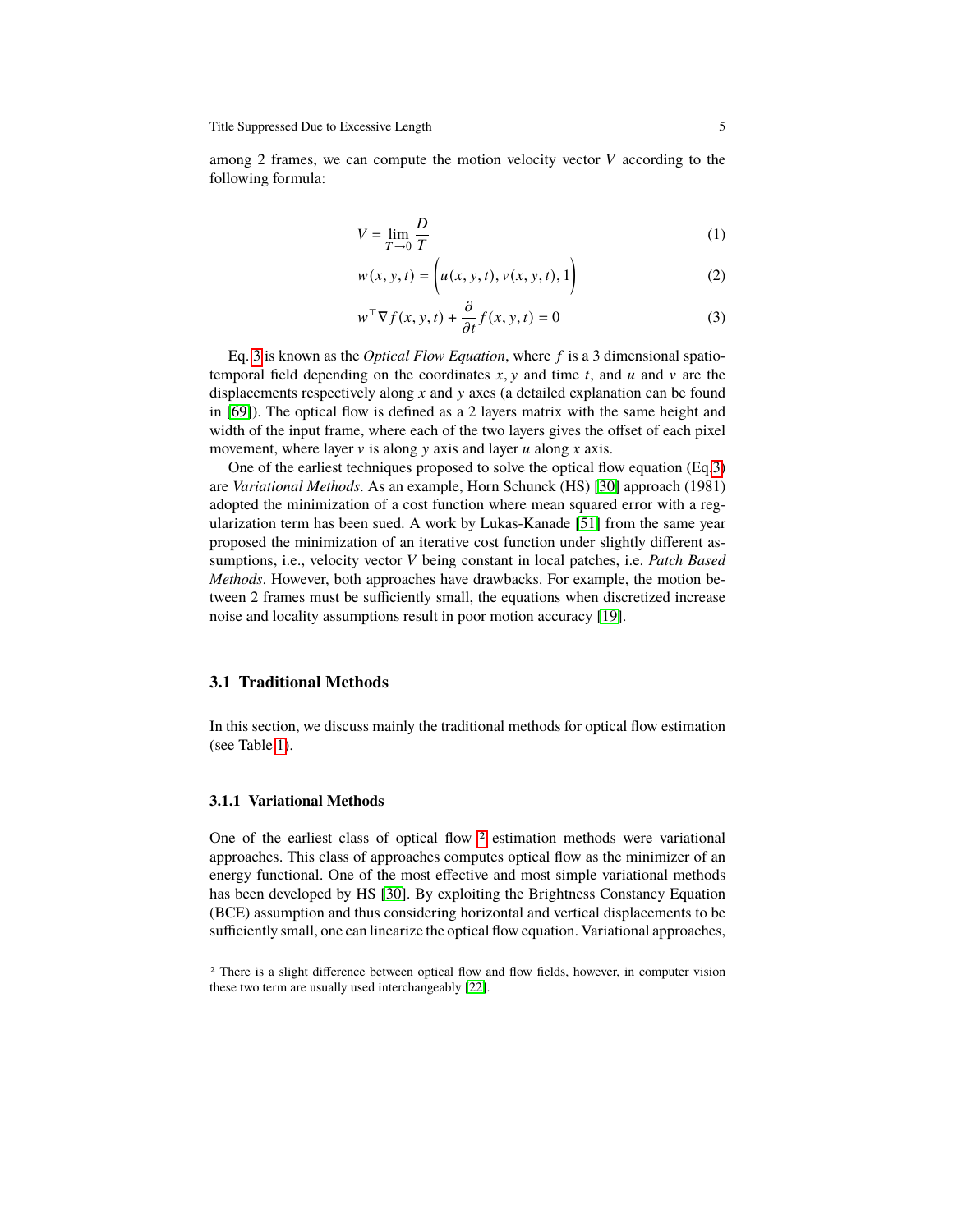<span id="page-6-0"></span>hence, estimate the (optical flow) interframe displacement **w** by minimizing  $E$ , Eq. [4.](#page-6-0)

$$
E(w) = \iint_{\Omega} \left( D(u, v) + \alpha S(u, v) \right) dx dy
$$
 (4)

Where  $D$  is a term that penalizes deviations of the data from the BCE and S is a smoothing term;  $\Omega$  is the image region of locations x,y. All variational approaches aim at minimizing an energy function similar to  $E$  but exploiting different properties of the data, e.g., Gradient constancy Brox and Malik (BM) [\[11\]](#page-27-5), higher order derivatives Papenberg *et. al.* [\[67\]](#page-30-4), color model Mileva *et. al.* [\[61\]](#page-29-5) and Zimmer *et. al.*[\[116\]](#page-32-0). Variational methods are biased towards the initialization which is usually the zero motion field because of all local minima, this approach selects the one with the smallest motion, which is not necessarily the correct solution [\[12\]](#page-27-6).

#### <span id="page-6-1"></span>**3.1.2 Patch based methods**

Methods based on Lucas Kanade (LK) approach work on the discrete domain: the two frames are divided into patches (regions) of fixed sizes, matched by minimizing a gradient. Accordingly, LK uses Newton-Raphson Technique for cost minimization. Most of the coarse-to-fine methods apply variations of LK on the frame, at different levels of granularity by looking for correspondences, first on a more large area, and then moving to smaller patches; or alternatively, by producing a rough estimate of the optical flow by downsampling the frames (see Fig. [1\)](#page-7-0). Patch based methods are biased by the motion of large scale structures. The coarse-to-fine approaches have the drawback of hardly detecting small fast moving objects when the motion of bigger structures (or camera motion) has an overall high magnitude. Similarly to variational approaches, patch based methods have been improved very much, where majority of the improvements involve a different computation of the descriptor function. A descriptor is a function which is applied to all patches, used to produce a vector of similarities. Scale Invariant Feature Transform (SIFT) [\[50\]](#page-29-6) and histogram of Oriented Gradients (HOG), as well as DAISY [\[91\]](#page-31-6) are well-known descriptors which have been used in many computer vision field including optical flow estimation (e.g., [\[47\]](#page-29-7)).

#### **3.1.3 Patch based with variational refinement**

A first unifying method was proposed by Brox and Malik (BM) [\[12\]](#page-27-6) representing a big shift in performance of optical flow estimation. Brox and Malik formulate the problem of optical flow estimation in a variational refinement, but introducing an additional energy term  $E_{descriptions}$  on SIFT and color. Many methods based on BM have a descriptor stage, a matching stage and a (variational) refinement stage to interpolate the optical flow in a sparse to dense manner.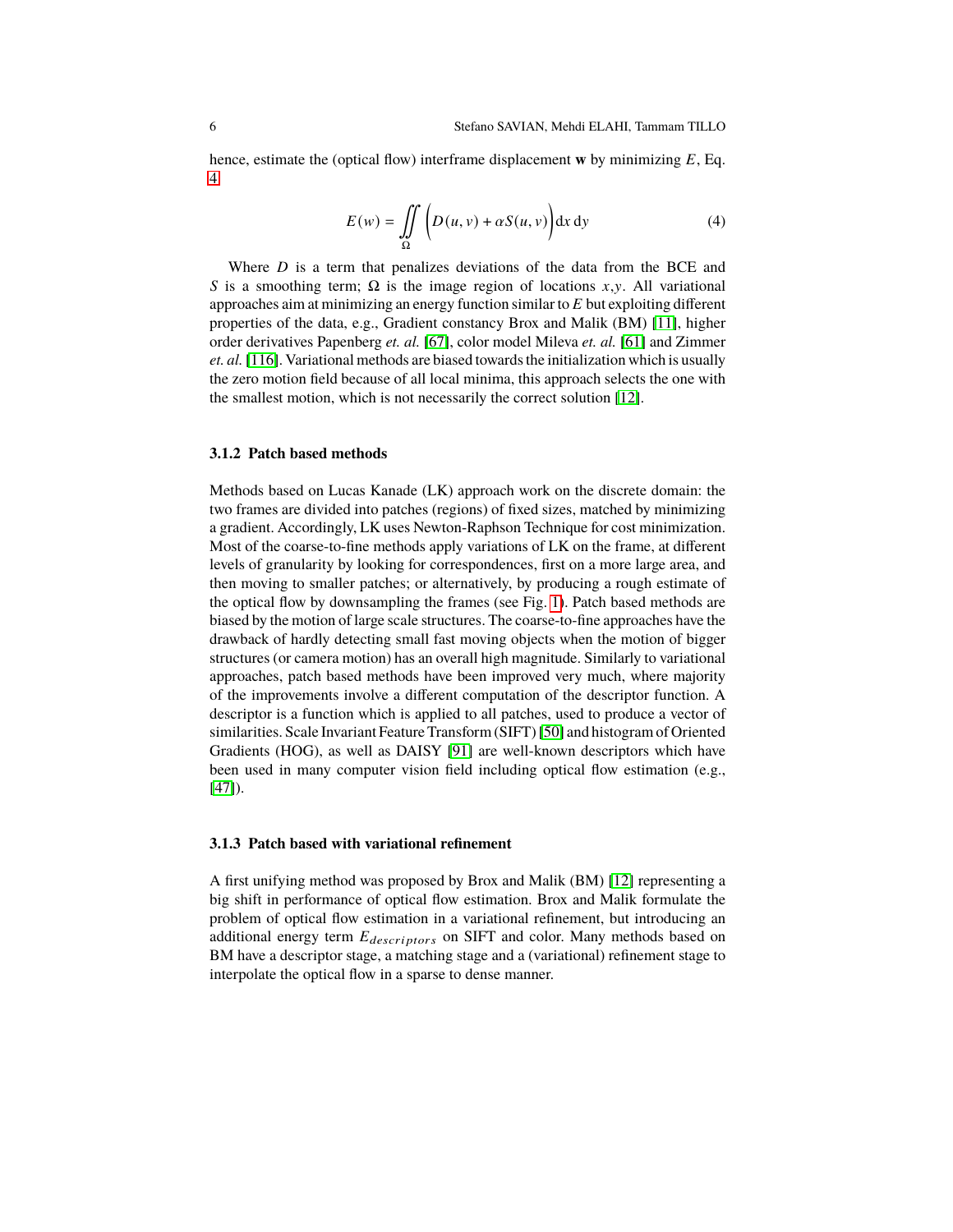

<span id="page-7-0"></span>**Fig. 1** Example of three layers frame pyramids. Input frames  $F_n$ ,  $F_{n+1}$  are downsampled:  $L_0$ are the input frames at native resolution,  $L_1, L_2$  are the frames downsampled one and two times respectively. The optical flow is iteratively refined starting from the most downsampled frames. The initial optical flow (OF) is computed first at the lowest resolution  $L_2$  (OFinit), upsampled and used as initial estimate for the next higher resolution layer, refined (OFref) and upsampled until the final high resolution layers.

For the matching stage, different techniques have been proposed over time (an overview can be found in [\[22\]](#page-27-0)). In this part, we additionally review very recent developments of patch based with variational refinement (state-of-the-art at the time of publishing) that have been further improved by the partial integration of DL architectures, as described in Sec[.3.6.](#page-20-0)

PatchMatch [\[7\]](#page-27-7) is a general purpose computer vision algorithm to match arbitrary descriptors using K-Nearest Neighbors algorithm in a coarse-to-fine manner with random initializiation. FlowFields [\[4\]](#page-26-1) is similar to PatchMatch for the propagation stage, but uses a kd-tree (a specific type of binary tree) to compute initial matches. Also noticeable is DiscreteFlow [\[60\]](#page-29-8) which computes patch similarities in the discrete domain, using DAISY descriptors to find pixelwise correspondences among neighboring frames, and processing the vector of similarities with a Conditional Random Field (CRF), without coarse-to-fine optimization. Finally, FullFlow [\[16\]](#page-27-8) also optimize an energy function as a CRF, over discrete regular grids.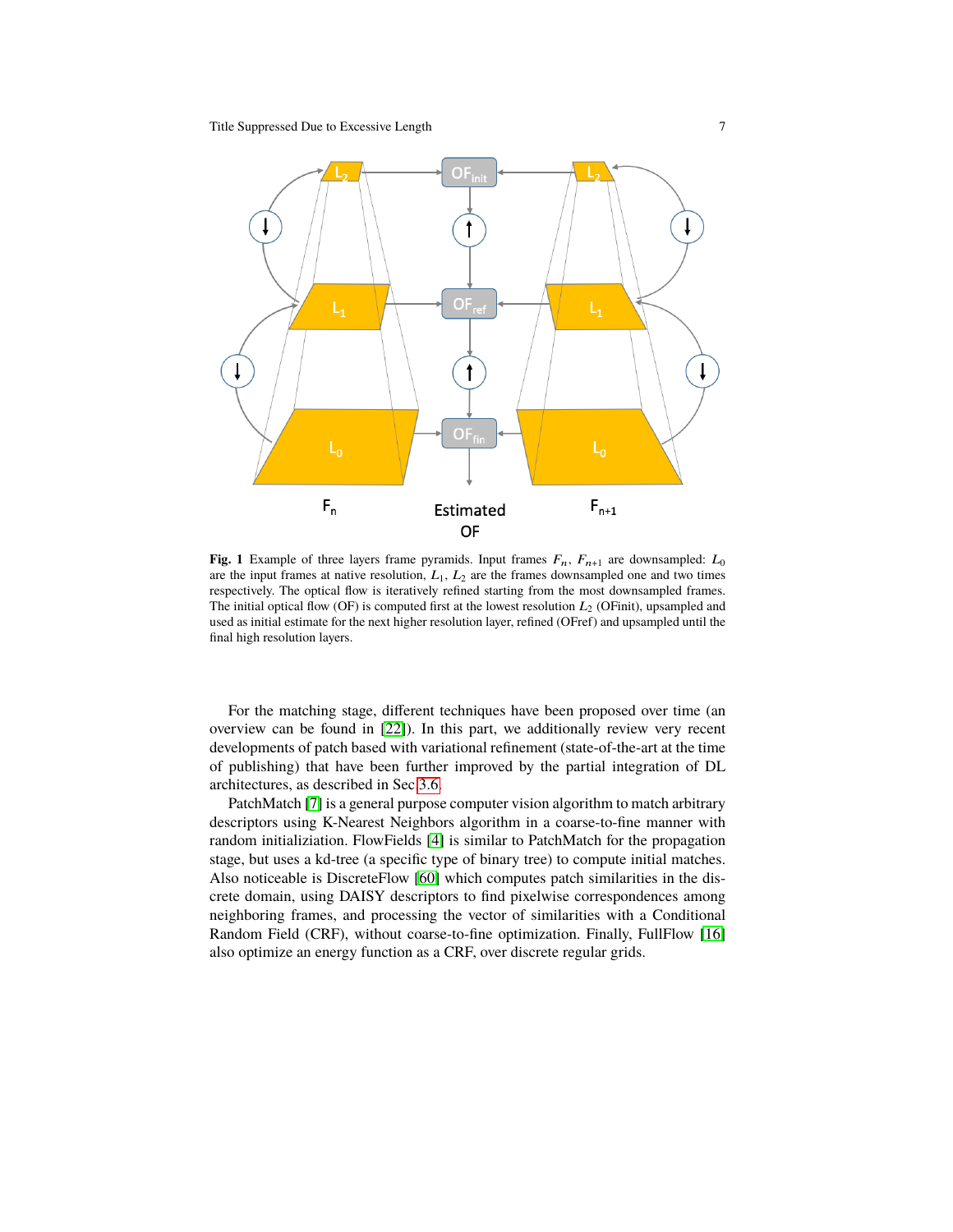A noticeable different approach, inspired by the success of Brox and Malik, is DeepFlow, Weinzaepfel et. al. [\[98\]](#page-31-7). DeepFlow is a variational optical flow with an additional loss function based on a deep matching algorithm on a classical variational framework which allows to integrate feature descriptors and matching. DeepFlow, is non-parametric and is based on a fine-to-coarse approach. Two consecutive frames are divided in four by four patches which are then convolved producing three dimensional response maps. The convolution operator outputs a stack of response maps providing higher values where patches have similar patterns. Subsequently, the obtained feature maps are convolved with larger patches to find coarser matches, with a structure a keen to CNN, but with no learnt parameters. This process is recursively applied to coarser patches. Finally all the feature maps, which are obtained by convolutions at different level of granularity, are processed: higher activation of the feature maps mean higher similarity among patches. A local maxima is computed to find dense matches (correspondences), which are then used to compute the optical flow. DeepFlow most important innovation is its matching algorithm, DeepMatching [\[76\]](#page-30-5), which has been used as descriptor and matching algorithm. Compared to various classical methods mentioned using i.e. SIFT and HOG, DeepMatch obtains similar performance for small displacements, while drastically outperforming classical methods on large displacements. For these reasons, many top performing methods, make use of DeepMatch along with different variational refinement methods (see Fig. [2\)](#page-8-0).



<span id="page-8-0"></span>**Fig. 2** Sparse to dense refinement methods applied to DeepMatching. DeepMatching algorithm is used to compute correspondences which can be refined by DeepFlow, EpicFlow or RichFlow.

EpicFlow is one of the recent methods for refinement and post-processing task (Revaud *et al.* [\[75\]](#page-30-6)) and it has been adopted by several works [\[104,](#page-32-1) [3,](#page-26-2) [5,](#page-26-3) [16,](#page-27-8) [32,](#page-28-5) [108\]](#page-32-2). EpicFlow is built on DeepMatch and random forests; DeepMatch is used to compute matches, while structured forest (Structured Edge Detectors SEDs Dollar *et. al.* [\[18\]](#page-27-9)) are used to compute image edges, exploiting the local structure of edges by looking at the information gain of random forests. The additional edges information allows to further densify the sparse matches and improves the variational refinement energy function. The energy function is further improved by using geodesic distance instead of euclidean distance, obtaining a more natural model for motion discontinuities (further details in the paper [\[75\]](#page-30-6)). EpicFlow further improves DeepFlow on large discontinuities and occluded areas, nonetheless outperforms all state of the art (classical) coarse-to-fine approaches.

Due to its performance, EpicFlow has been integrated in Robust Interpolation of Correspondences for Large displacement optical flow (RicFlow), Hu *et. al.* [\[31\]](#page-28-6).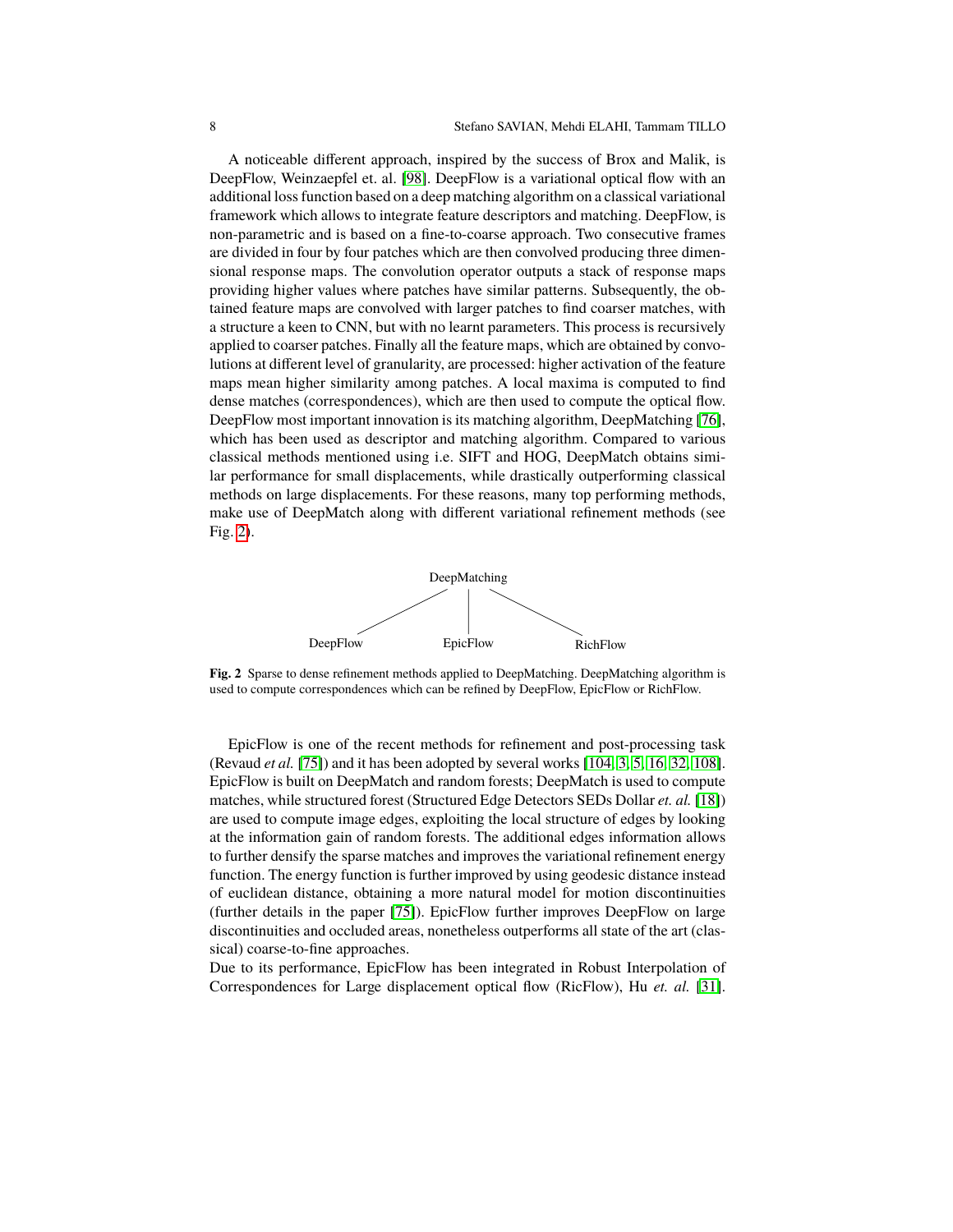RicFlow is based on Epicflow in the sense that uses DeepFlow and SED to compute the flow. Additionaly to EpicFlow, the input images were segmented in superpixel, to improve the method over input noise and provide a better initialization. RicFlow was among the best performing state-of-the-art methods on Sintel *clean pass* at the time of publishing.

<span id="page-9-0"></span>**Table 1** Overview of handcrafted methods; the handcrafted methods mentioned here are not realtime

| <b>PAPER</b><br><b>YEAR</b><br>REF.   | <b>CONTRIBUTION</b>                                                |                                            | <b>BUILDS ON LIMITATION</b>                 |
|---------------------------------------|--------------------------------------------------------------------|--------------------------------------------|---------------------------------------------|
| DeepFlow<br>2013<br>[98]              | DeepMatching<br>Fine-to-coarse image pyramids                      | BM [11]                                    | Sparse matches                              |
| EpicFlow<br>2015<br>$[75]$            | Improved matches interpolation<br>Used in [104][3][5][16][32][108] | DeepMatching Input noise<br>[76], SED [18] |                                             |
| RicFlow<br>2017<br>$\lceil 31 \rceil$ | Further improved EpicFlow<br>interpolation                         | EpicFlow                                   | Strongly relies on<br>(dense) input matches |
| FlowFields<br>2015<br>[4]             | Binary tree for patch matching                                     | EpicFlow                                   | Handcrafted features for<br>match           |
| <b>DenseFlow</b><br>2013<br>[84]      | Segmentation.<br>Fully-connected inference method                  | EM                                         | Computationally<br>Expensive                |
| ProbFlow<br>2017<br>$[97]$            | Predicts optical flow and uncertainty                              | HS.<br><b>FlowFields</b>                   | Small EPE improvement                       |
| <b>DiscreteFlow</b><br>2009<br>[60]   | Uses CRF to reduce patches<br>search space                         | See [22]                                   | Semi-dense optical flow                     |
| <b>CPM</b><br>2016<br>$[32]$          | Discrete coarse-to-fine                                            | PatchMatch<br>[7] EpicFlow                 | Small details are lost                      |

## **3.2 Deep Learning Approaches**

In the previous section, it has been shown that DeepFlow, one of the top performing handcrafted algorithms resembles a convolutional structure similar to deep learning models, but with no learnt parameters. Perhaps triggering a new line of research based on deep convolutional structures in the field of optical flow estimation. In this section, advances of models based on deep learning are reviewed (see Table [2](#page-15-0) ).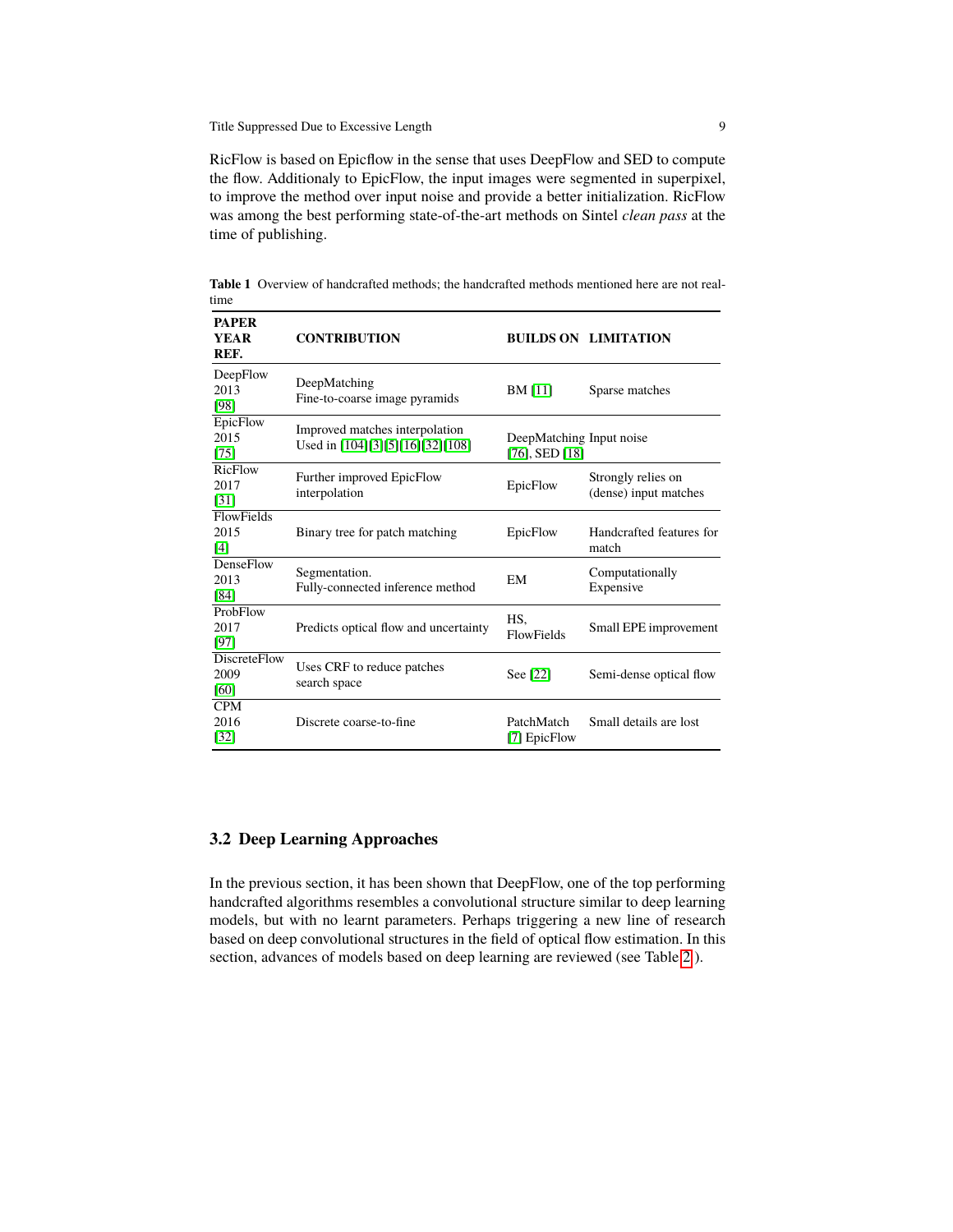#### **3.2.1 Development of DL based Optical Flow Estimation**

#### <span id="page-10-0"></span>**Single and Stacked Architectures**

The first deep learning optical flow architecture has been introduced by Fisher *et. al.* and named FlowNet [\[19\]](#page-27-4), FlowNet directly estimates the optical flow using a generic CNN U-Net architecture [\[78\]](#page-30-2). Due to the lack of data with optical flow groundtruth the authors generated a new dataset: "Flying Chairs", Meyer *et. al.* [\[57\]](#page-29-9), which is a synthetic dataset with optical flow ground truth. It consists of more than 20K image pairs and corresponding flow fields of 3D chair models moving with just affine motion in front of random backgrounds. This dataset is necessary for network convergence, since CNN typically has a very large number of trainable weights (tens of Millions) requiring a considerable number of input data to avoid overfitting.

The original paper proposes two slightly different model architectures FlownetS (Flownet Simple) and FlownetC (Flownet Correlation). FlownetS consists of a CNN receiving two stacked input RGB frames which are then supervisely trained on the optical flow groundtruth. Similarly, FlowNetC is also supervisely trained on the groundtruth, but instead of working with a stacked input the two frames are fed to two identical branches which are merged on a later stage by a correlation layer, the correlation layer perform cross-correlation (cost volume) between the feature maps of the two input, enabling the network to compare each patch with no additional learnt parameters (at the correlation layer).

Both networks, upsample feature maps by upconvolutions at the output side of the network to increase the resolution of the computed optical flow, degraded by the stacked convolutions and pooling layers at the contractive side of the network (see Fig. [3\)](#page-11-0). The expanding part of the network is composed of "upconvolutional" layers: unpooling and deconvolution. There are 4 upconvolution layers in the refinement part and for computational reasons the flow is finally upsampled to full resolution by bilinear upsampling. Skip connections are used to connect layers on the contractive part to the expanding (refinement) part providing additional information of flow level features at the upsampling stage.

*Data augmentation* is very important for model generalization. Augmentation has been performed in place both to the image pair and to the grountruth flow fields, it includes geometric transfomations, gaussian noise, multiplicative color and additive brightness changes. Finally, the authors trained the network by minimizing the squared error on endpoint error EPE. As said previously, EPE is the euclidean distance between network estimates and groundtruth flow. For further details on EPE and other optical flow metrics please refer to Tu *et. al.* [\[93\]](#page-31-4). Training on EPE is not optimal for small displacements, as the euclidian distance only gives information on the error magnitude while omitting error direction information, however it allows the architecture to perform well in case of large displacements such as in the Sintel benchmark. One important discovery is that although FlowNetS and FlowNetC have been trained on synthetic data, they can also perform well on natural scenarios. However, the main drawback is the low accuracy in case of small and simple movements which instead are conditions where traditional methods perform well.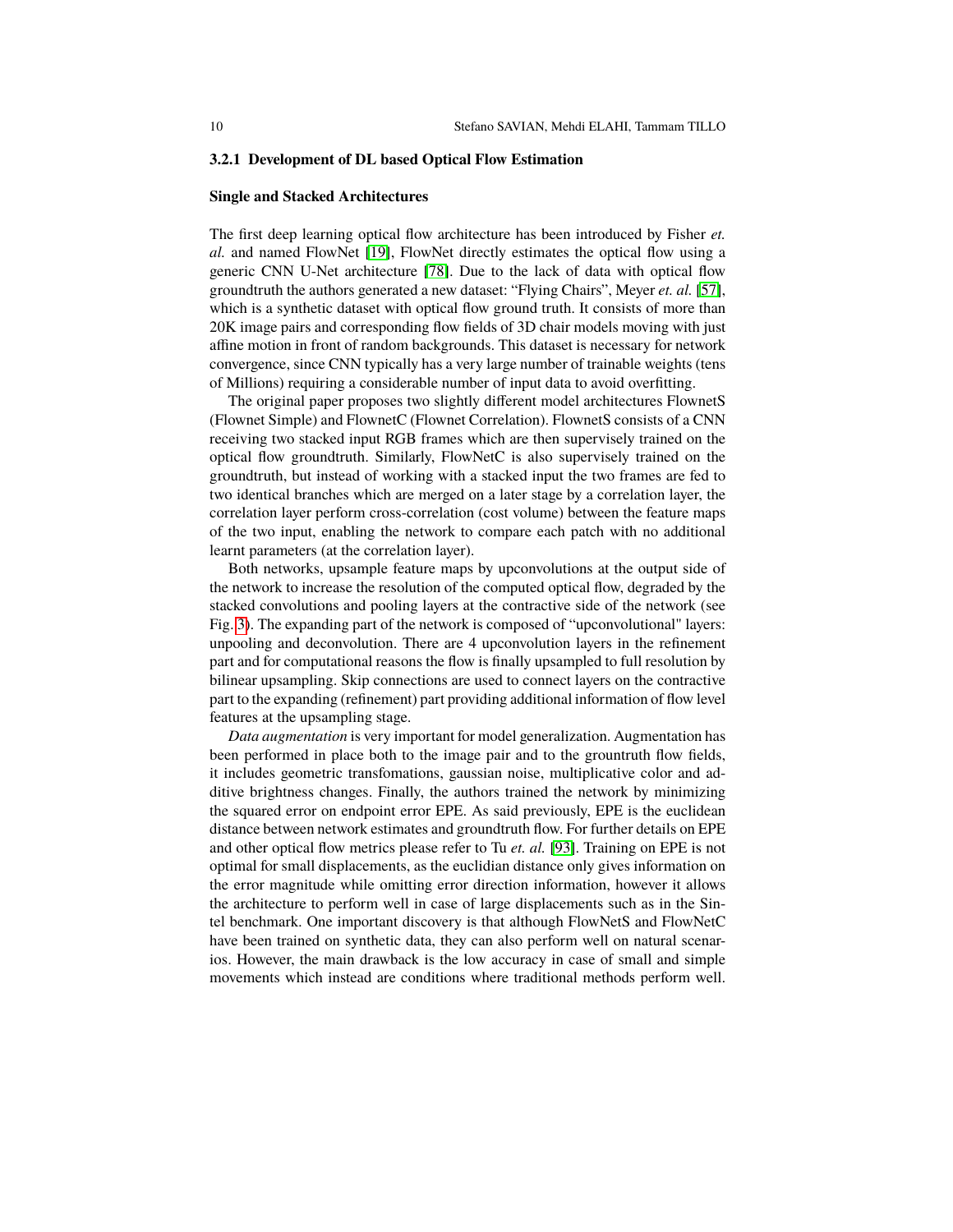

<span id="page-11-0"></span>**Fig. 3** FlowNetC architectures [\[19\]](#page-27-4).

A second drawback is the over-smoothed flow fields produced, and the fact that a variational post-processing stage is required, as noticed by Hui *et. al.* [\[34\]](#page-28-7).

To overcome FlowNet limitations, Ilg *et. al.* proposed FlowNet 2.0 [\[37\]](#page-28-8), which stacks FlownetC and FlownetS and new designed FlowNet-SD (Small Displacement) to perform the flow estimation. Flownet-SD (see Fig. [4\)](#page-12-0), has larger input feature maps and is trained on a dataset with small displacement, ChairsSDHom. Furthermore, after each subnetwork the flow is warped and compared with the second image and the error is fed to a fusion network that takes as inputs the estimated flows, the flows magnitudes and the brightness error after warping. The fusion network contracts and expands to full resolution producing the final flow fields.

Due to the large size of FlowNet 2.0, i.e., around 38 Millions parameters (see Table [4\)](#page-18-0), its subnetworks have been trained sequentially by training one subnetwork while freezing the weights of the others. Moreover, the authors have generated a new more realistic dataset, Things3D [\[37\]](#page-28-8) to be robust to untextured regions and to produce flow magnitude histograms close to those of the UCF101 [\[83\]](#page-30-8) dataset, which is composed of real sequences. A very important finding is the impact of training schedule on network performance. Solely training on the more complex Things3D is worse than using the simpler FlyingChairs, and training on a mixture of FlyingChairs and Things3D also does not lead to better performance. The order of presenting the data affects model accuracy; the best schedule is training on FlyingChairs and finetuning on Things3D. Also subnetworks FlowNetS and FlowNetC can benefit of around 20- 30 % of improvement when trained with the above mentioned schedule. The authors conjecture is that FlyingChairs allows the network to learn color matching and that the refinement with Things3D improves performance under realistic scene lighting. Flownet 2.0 outperforms EpicFlow, and obtain state of the art performance on Sintel *final pass*, at the time of publishing.

FlowNet and FlowNet 2.0 are important milestones of optical flow estimation and serve as building block for other methods. Ilg *et. al.* modified FlowNetC to estimate the confidence interval on the estimated optical flow in [\[36\]](#page-28-9). Xian *et. al.* [\[102\]](#page-31-9) use FlowNetS and add a multi-assumption loss function (brightness constancy,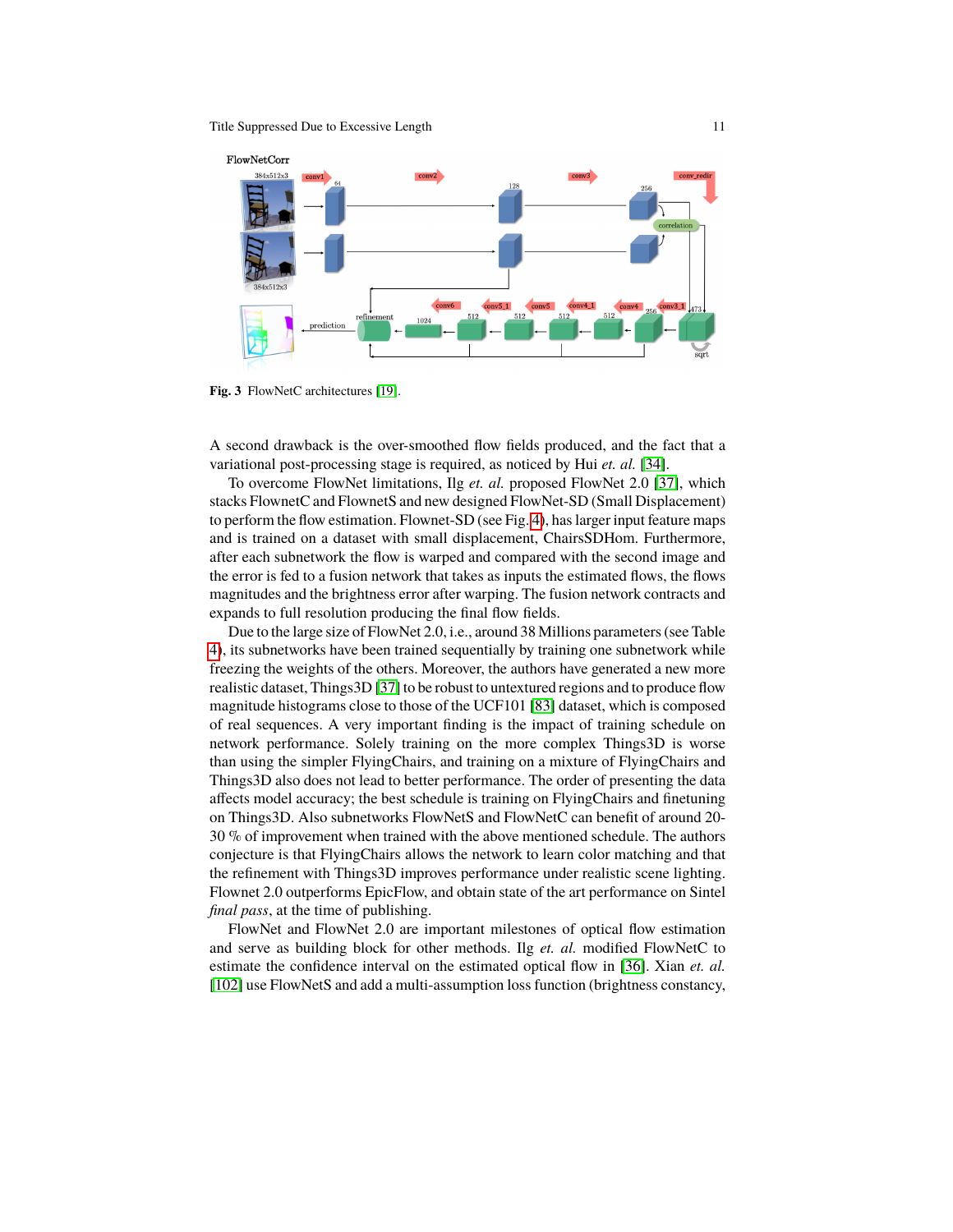gradient constancy and image-driven smoothness assumption) in the expanding part during the network training. On the contrary, FlowNet 3 (Ilg *et. al.* [\[38\]](#page-28-10)) further improves FlowNet 2.0, by taking out the small displacement network, removing explicit brightness error and, add residual connections in the stack based on [\[66\]](#page-30-9). They also modified the stack and in particular FlowNetC to jointly compute forward and backward flow consistency and estimate occlusions. The authors demonstrate that efficient occlusions estimates come at no extra cost.



<span id="page-12-0"></span>**Fig. 4** FlowNet 2.0 architecture [\[37\]](#page-28-8), which consists of FlowNetS and FlowNetC stacked.

#### <span id="page-12-1"></span>**Coarse-to-Fine Iterative Refinement**

The first coarse-to-fine end-to-end approach is proposed by Ranjan *et. al.*, proposing Spatial Pyramid Network (SpyNet) [\[71\]](#page-30-10), which combines the classical coarse-to-fine approach for optical flow estimation with deep neural networks. At each level of the pyramid a CNN is trained independently, meaning that each level of the pyramid (independently) deals with motion within a certain boundary of displacement. This architecture allows SpyNet to perform at different magnitudes of displacement. In fact, since every level of the pyramid deals with a fixed range of motion, the final optical flow is produced by iteratively up-sampling the coarse optical flow estimates and warping it with higher resolution frames. Hence, at each level of the pyramid  $L$ , a pixel motion at the top level corresponds to  $2^{L-1}$  pixels at the full resolution [\[87\]](#page-31-10) (see Fig. [1\)](#page-7-0). Coarse-to-fine iteration benefit the estimates as there is no need for a full computation of the cost function, which is a bottleneck for real-time optical flow estimation.

The authors show how SpyNet improves the results of FlowNet which perform badly in case of small movements, while obtaining the same performance in case of large motion. Nonetheless, SpyNet has 96 % less weights compared to FlowNet, consisting "only" of 1 Million parameters, one order of magnitude less than FlowNet and two compared to FlowNet 2.0, (Sec. [3.3](#page-16-0) for further insights on the number of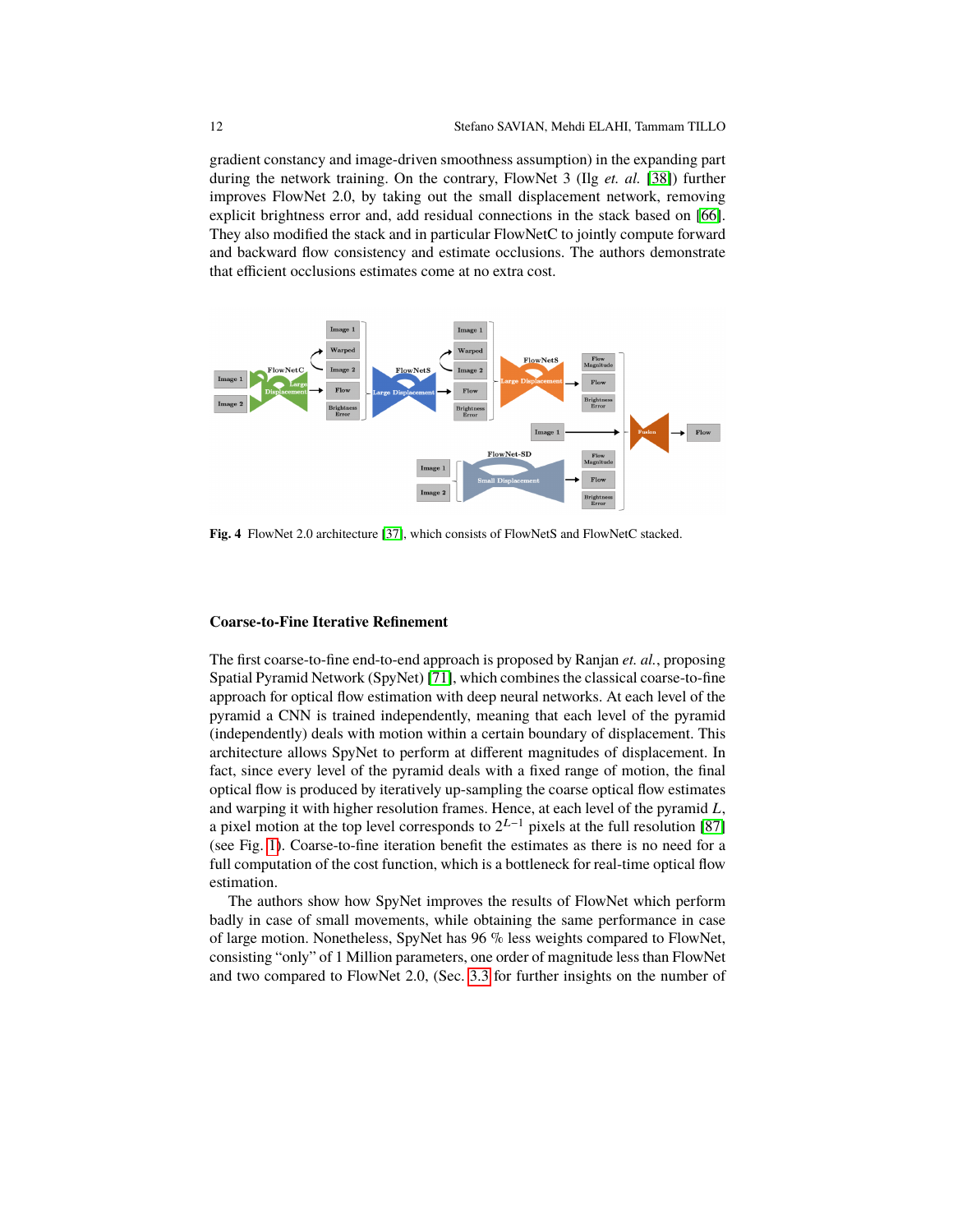#### weights).

Following this line of research, Sun *et. al.* [\[86\]](#page-31-11) presented PWC-Net. PWC-net is a pyramidal coarse-to-fine CNNs based for optical flow estimation. PWC-net uses pyramid, warping, and cost volume (see Fig [5\)](#page-13-0). The network is trained end-to-end in a similar manner as SpyNet, however with some differences: i) SpyNet warps frames with coarse estimates of the flow, while PWC-net warps feature maps, ii) SpyNet feeds CNN with frames while PWC-net inputs a cost volume iii) PWCnet data augmentation do not include Gaussian noise (more details in Sec. [3.4\)](#page-18-1). PWC-net image pyramids are end-to-end learnable and the cost volume is produced exploiting FlowNetC correlation layer. Finally PWC-net uses a context network to exploit contextual information for refinement. PWC-net is outperforming all methods to date in the challenging Sintel *final pass* [4.2.](#page-24-1) It is the first time that an end-to-end



<span id="page-13-0"></span>**Fig. 5** PWC-net architecture [\[86\]](#page-31-11).

method outperforms well-engineered and fine-tuned traditional methods. At the time of writing PWC-net is still the top performing two frames optical flow estimator on Sintel *final* and it is used as building block for the top performing multi-frame optical flow estimators Neoral *et. al.* [\[62\]](#page-29-10) and Ren *et. al.* [\[74\]](#page-30-11). Finally, Inspired by PWC-net, Fang *et. al.* [\[21\]](#page-27-10), Hui *et. al.* [\[34\]](#page-28-7) and [\[21\]](#page-27-10) proposed similar methods, but with lower performance.

#### **3.2.2 Other Important DL based Methods**

#### **Multi Objective**

Optical flow is an important piece of information for motion segmentation and action recognition. Ilg *et. al.* already show how the flow fields generated by FlowNet 2.0 matches and outperforms classical optical flow methods, when plugged into the CNN temporal stream of Symonyan *et. al.* [\[81\]](#page-30-1). This configuration produces high level action recognition. The state-of-the-art performance has been obtained also in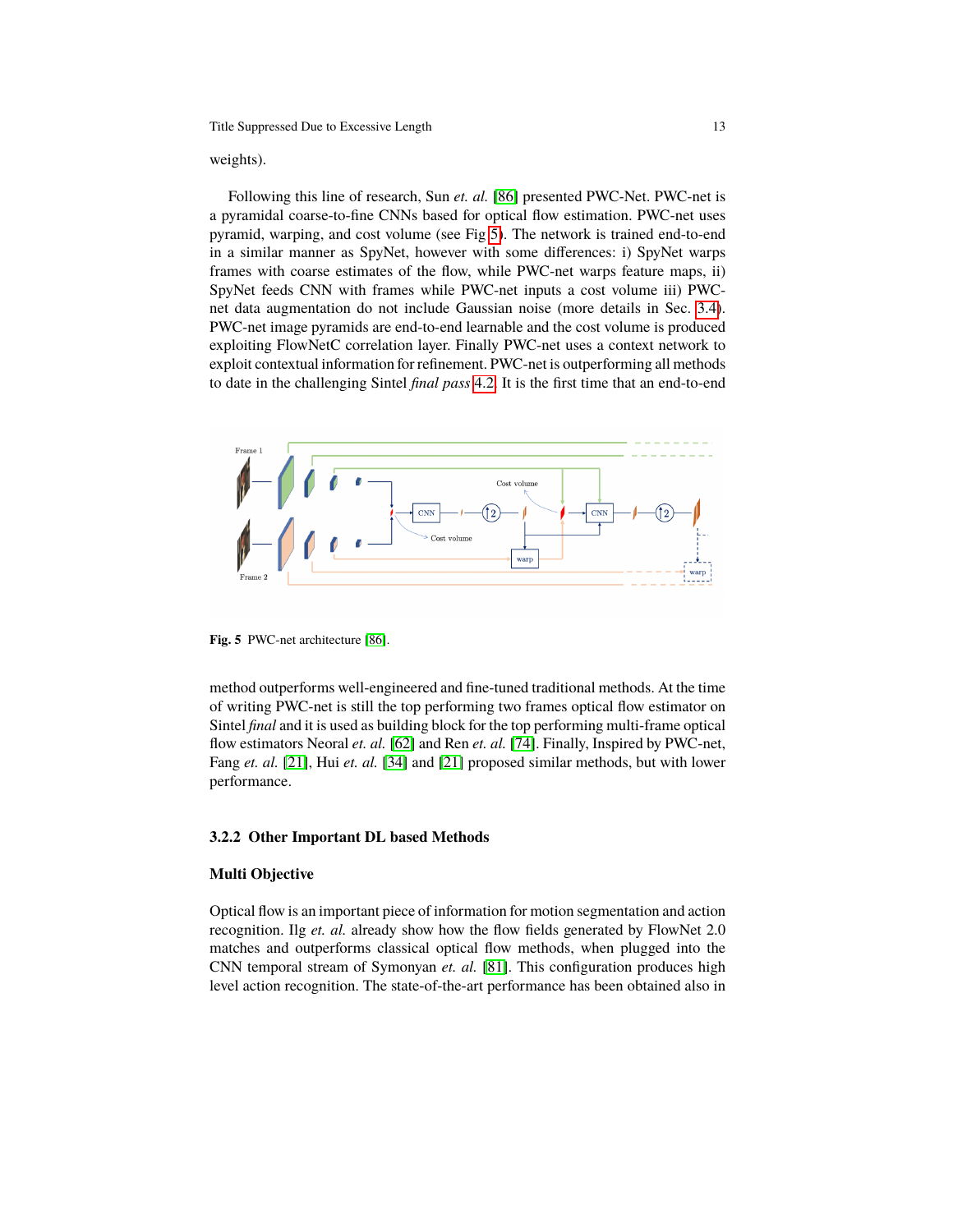motion segmentation, by plugging the optical flow of FlowNet 2.0 to [\[40\]](#page-28-11) and [\[65\]](#page-29-11). Moreover, Cheng *et. al* [\[17\]](#page-27-1) further elaborate the idea and propose one unified Deep Learning framework, called SegFlow, for joint estimation of object segmentation and optical flow. SegFlow architecture has two branches: FlowNetS for the optical flow and a residual CNN, Resnet-101 [\[29\]](#page-28-2). Feature maps are merged between two branches at the final layers. Training is done iteratively: weights are initialized according to FlowNetS and ResNet-101. When optimizing the segmentation branch, the optical flow branch weights are frozen. The segmentation is trained on the DAVIS dataset [\[68\]](#page-30-12), with additional affine data augmentation. Similarly, when training the optical flow, the segmentation branch is fixed and weights are only updated in the flow network using optical flow datasets with groundtruth: Sintel, KITTI, Monkaa and Driving, Sec. [3.4.](#page-18-1) Both networks benefit from each other and the results are stateof-the-art for both segmentation and optical flow estimation, with accuracy doubled compared to FlowNet.

#### <span id="page-14-0"></span>**Indirect-supervised and Semi-supervised Methods**

Indirect-supervised approaches treat the optical flow estimation as a frame reconstruction problem. Although these unsupervised methods do not need to use large datasets as training samples, the overall accuracy is slightly inferior to the supervised approaches. These methods still need to be trained with groundruth data to tune their weights, but they do not need specifically optical flow groundtruth data to model the optical flow. Instead they use a *proxy task* i.e. frame synthesis. All of the methods below rely on frame warping which is a differentiable operation and allow backpropagation for network tuning (see Table [3\)](#page-17-0). Differences among indirect-supervised are rather small and mostly involve different constrains on the cost function: photometric or geometrical error function. Thus a common optical flow estimation pipeline is: i) let the network estimate the flow fields, ii) warp the frame with the flow fields, iii) measure the photometric loss between the synthetized frame and the groundtruth [\[100\]](#page-31-12).

Ahmadi and Patras [\[1\]](#page-26-4) presented a method for training a CNN using the UCF101 dataset [\[83\]](#page-30-8) for motion estimation without explicit optical flow groundtruth data, instead of exploiting the optical flow equation, Eq. [3,](#page-5-0) similarly to traditional HS. The architecture proposed is very similar to FlowNetS and it has been trained on the real scenario dataset UCF101. Performance on Sintel are very close to FlowNetS and FlowNetC. Yu et al. [\[39\]](#page-28-12) also design a network similar to FlowNetS, with a photometric loss function. Zhu [\[114\]](#page-32-3) *et. al.* also use FlowNetS trained on *photometric loss*, but initialize the learning on proxy ground truth provided by FlowFields [\[4\]](#page-26-1). Ren et al. [\[73\]](#page-30-13) also train FlowNetS on frame interpolation error, but with an additional nonlinear data term. Niklaus *et. al.* [\[64\]](#page-29-12) jointly perform interpolation and flow estimation, with results comparable to FlownetS. Long et al. [\[48\]](#page-29-13) train a CNN for optical flow estimation by interpolating frames, with some more minor differences. An U-net is trained to synthesize the middle frame in the training phase. Afterwards, the frame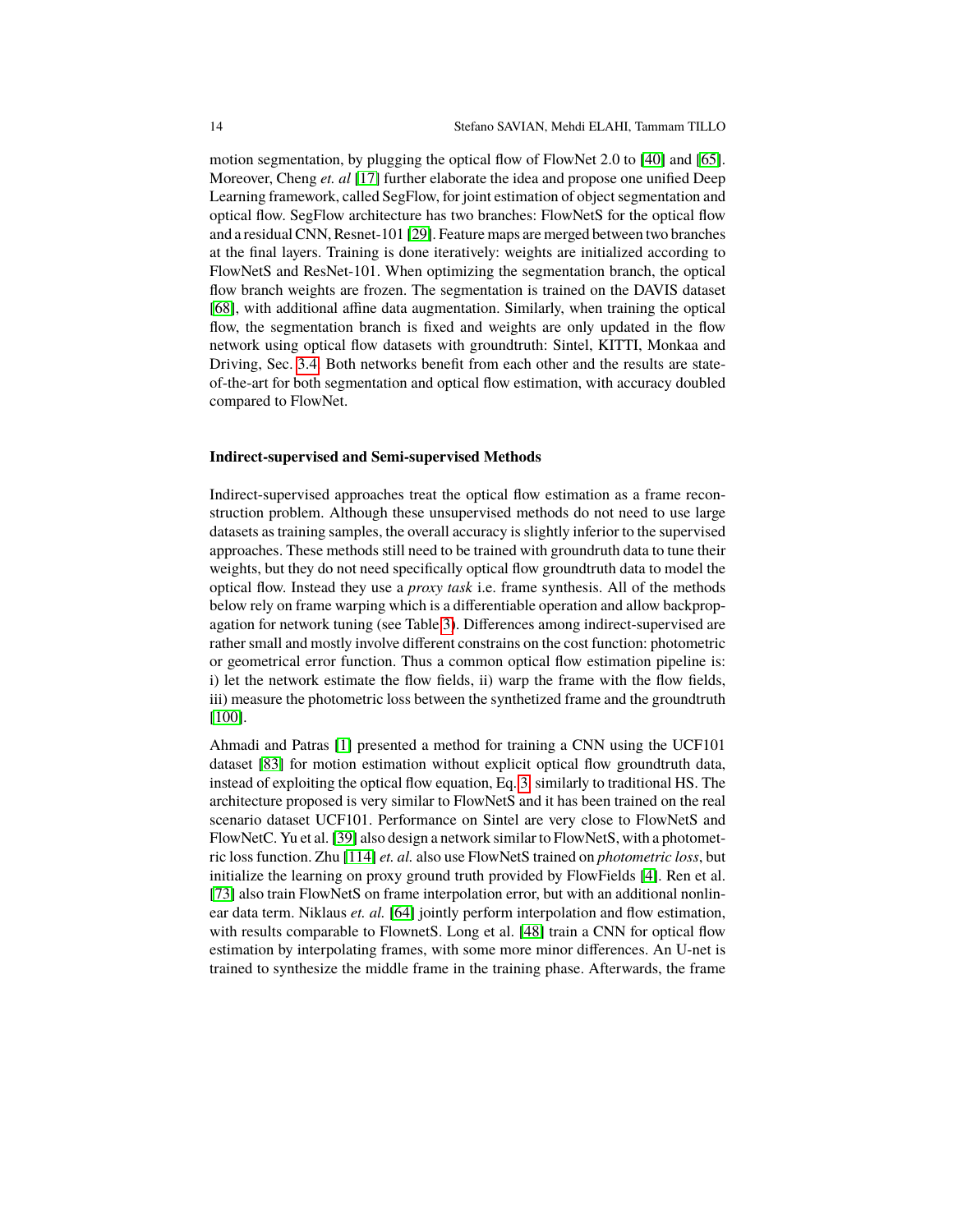| <b>PAPER</b><br><b>YEAR</b><br>REF.                        | <b>CONTRIBUTION</b>                                                                       |                              | <b>BUILDS ON LIMITATION</b>                      |
|------------------------------------------------------------|-------------------------------------------------------------------------------------------|------------------------------|--------------------------------------------------|
| 2018<br>$[62]$                                             | ContinualFlow Top Performing (Sintel final pass)<br>Occlusion estimates<br>Multiple frame | PWC net.<br><b>GRU</b>       | Not top on Sintel <i>clean</i>                   |
| <b>MFF</b><br>2018<br>$[74]$                               | Multiple frame                                                                            | PWC net.                     | Not top on Sintel <i>clean</i>                   |
| FlowNet<br>2015<br>$[19]$                                  | First DL model                                                                            | U-net                        | Artifacts for small motions<br>Oversmoothed flow |
| FlowNet2.0<br>2016<br>$[37]$                               | Stacked FlowNetS and FlowNetC<br>Improved training schedule                               | FlowNetS,<br><b>FlowNetC</b> | High number of weights                           |
| FlowNet3<br>2018<br>$[38]$                                 | FlowNetC with FWD/BCK<br>consistency check                                                | ResNet.<br>FlowNet2.0        | High number of weights                           |
| FlowNetH<br>2018<br>$[36]$                                 | <b>Confidence Measures</b>                                                                | FlowNetS-C                   | Focus only on confi-<br>dence estimates          |
| SpyNet<br>2017<br>$[71]$                                   | End-to-end<br>Coarse-to-fine on frames                                                    | Coarse-to-<br>fine, U-net    | Piecewise training                               |
| PWC-Net<br>2018<br>[86]                                    | Top on Sintel final*<br>Coarse-to-fine on features<br>Cost volume layer                   | SpyNet<br><b>FlowNetC</b>    | Not top on Sintel clean                          |
| SegFlow<br>2017<br>$[17]$                                  | Segmentation and optical<br>Flow estimation                                               | FlowNetS,<br><b>ResNet</b>   | Two times EPE w.r.t. 1st<br>ranked               |
| Xiang et. Al.<br>2018<br>$[102]$                           | Traditional priors on cost function                                                       | FlowNetS                     | Small improvement                                |
| Fang et. al.<br>2018<br>Two branch CNN lightweight<br>[21] |                                                                                           | approach                     | Coarse-to-fine Not tested on Sintel final        |

<span id="page-15-0"></span>Table 2 Overview of deep learning methods. ∗ =top among methods working with frame pairs

correspondences are obtained directly through the same network backpropagation, a process called analysis by synthesis [\[109\]](#page-32-4). The network uses triplets of consecutive frames, the first and last are used as input and the middle frame serves as groundtruth. Network output is two matrices of gradients with respect to the input; the gradients are obtained from the network through backpropagation, which produces sensitivity maps for each interpolated pixel. However the backpropagation pass is computationally expensive and, especially in unstructured or blurry regions the derivatives are not necessarily well located.Zhu and Newsam [\[115\]](#page-32-5) extend DenseNet architecture [\[33\]](#page-28-13) by adding Dense connectivity to FlowNetS layers, however the network accuracy is two times worsen if compared to the original FlowNetS. Meister *et. al.* uses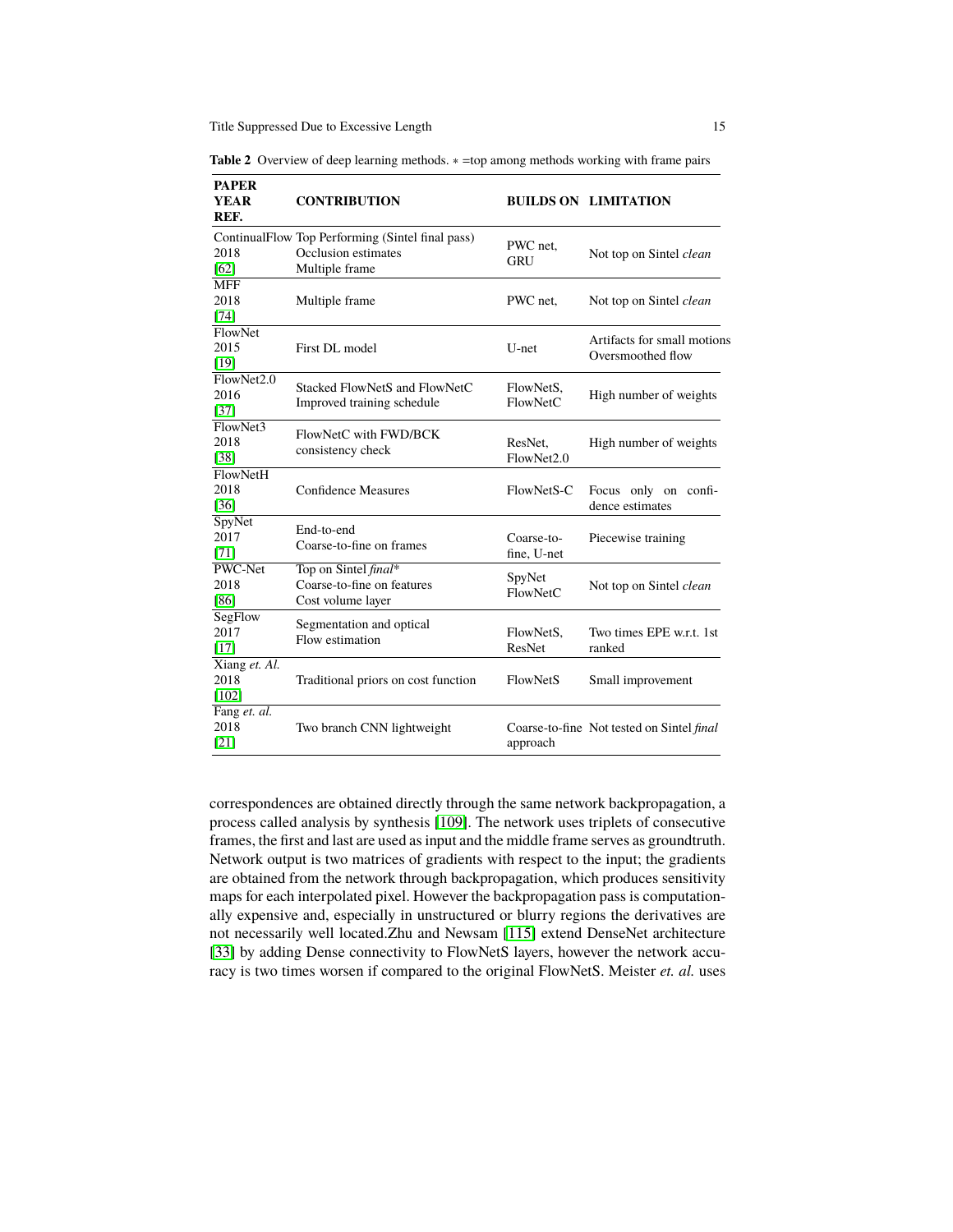a loss based on the CENSUS transform [\[28\]](#page-28-14) and check forward and backward flow consistency, explicity integrating occlusion reasoning.

Other approaches instead use *geometrical reasoning* for self-supervision. Alletto *et. al.* [\[2\]](#page-26-5), trained a network to estimate a global homography and a second network to estimate the residual flow after warping using the homography. The method has been validated on KITTI, with performance similar to FlowNetS. Vijayanarasimhan *et. al.* presented SfM-Net [\[94\]](#page-31-13) which decomposes scene motion in terms of scene and object depth, camera motion and 3D object rotations and translations. Given a sequence of frames, SfM-Net predicts depth, segmentation, camera and rigid object motions, and converts those into motion fields. Wulff *et. al.* [\[100\]](#page-31-12) noticed that not always the flow fields can be learnt by photometric error due to untextured regions and lack of context information. They trained a temporal interpolation network on frame synthesis on large set of videos without involving any prior assumption and fine tune the network on groundtruth data from KITTI and Sintel. The explicit use of groundtruth data drastically improves performance, and the architecture outperforms FlowNetS and SpyNet, at the cost of not being fully unsupervised. Similar to self supervision, Lai *et. al.* [\[44\]](#page-28-15) use GAN. They used a discriminator network trained on optical flow groundtruth. The discriminator is used in adversarial loss to learn the structural patterns of the flow warp error without making assumptions on brightness constancy and spatial smoothness. Once the discriminator network is trained, the network can be trained in any dataset, providing a loss for unsupervised training.

Yin *et. al.* presented GeoNet [\[110\]](#page-32-6) exploiting geometric relationships extracted over the predictions of depth, rigid and non rigid parts and then combined as an image reconstruction loss. They separate static and dynamic scene parts. Depth maps and camera poses are regressed respectively and fused to produce the rigid flow. Furthermore, the second stage is fulfilled by the ResFlowNet, i.e. Residual FlowNet using the output from the rigid structure reconstructor, to predict the corresponding residual signal for handling dynamic objects flow fields. The final flow is a combination of the rigid and non rigid estimated flow with an additional geometric constrain. Similarly to GeoNet, Ranjan *et. al.* [\[72\]](#page-30-14) propose a framework for estimation of depth, camera motion, optical flow and segmentation using neural networks that act as adversaries, competing to explain pixels that correspond to static or moving regions, and as collaborators through a moderator network that assigns pixels to be either static or dynamic. This and GeoNet are among the best unsupervised methods, however their performance are not comparable to supervised and classical methods and their benchmarks are mostly from the automotive domain, e.g. KITTI .

#### <span id="page-16-0"></span>**3.3 Deep Learning Networks Comparison**

One of the challenges of deep learning models is to limit the number of network parameters to avoid overfitting and reduce memory footprint. Unlike Stacked approaches, *deep* coarse-to-fine SpyNet and PWC-net do not need to deal with large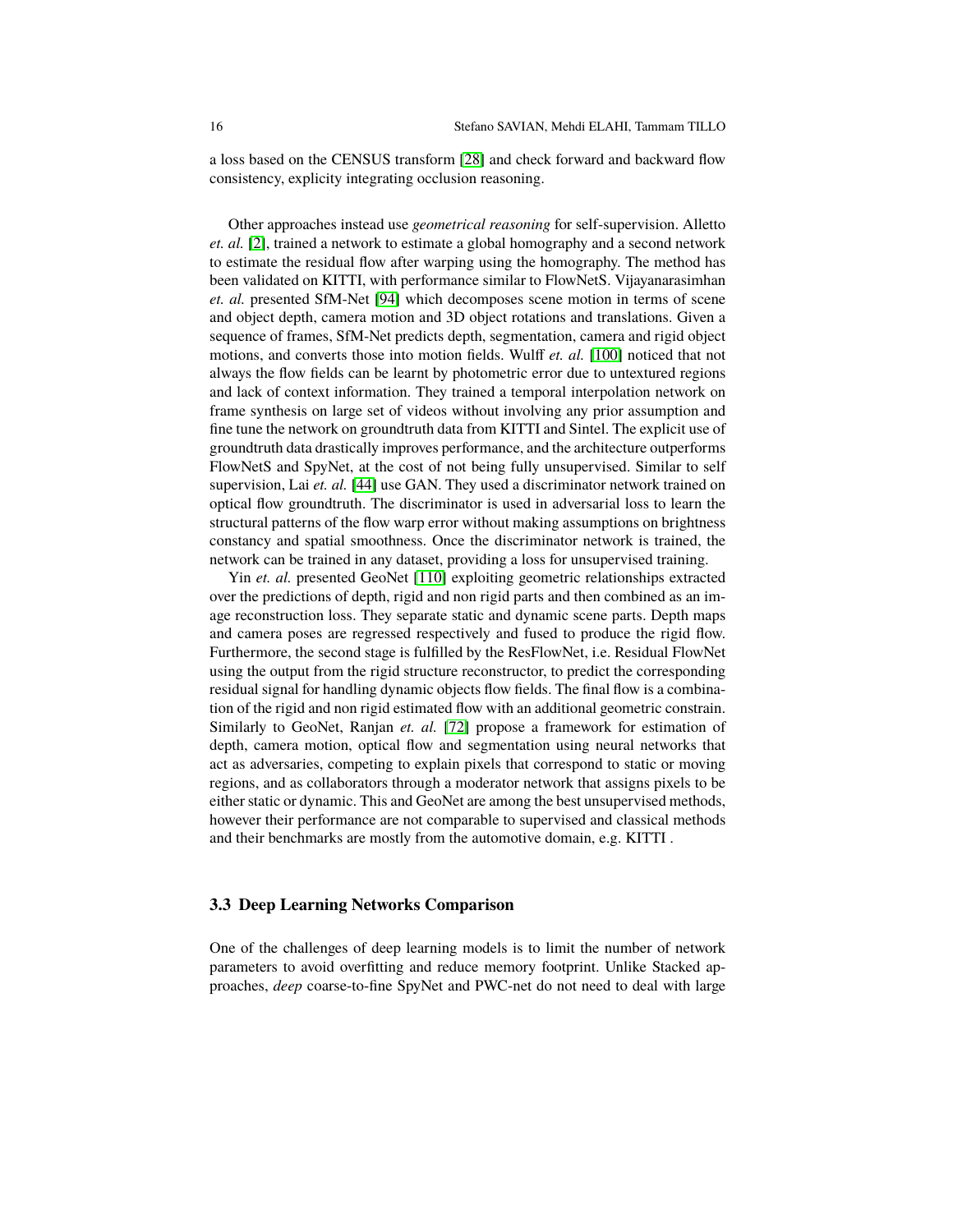<span id="page-17-0"></span>**Table 3** Overview of indirect-supervised learning methods. ∗ = similar architecture

| <b>PAPER</b><br><b>YEAR</b><br>REF.           | <b>CONTRIBUTION</b>                                    |                       | <b>BUILDS ON LIMITATION</b>                   |
|-----------------------------------------------|--------------------------------------------------------|-----------------------|-----------------------------------------------|
| GeoNet<br>2018<br>[111]                       | Rigid and non rigid motion                             | ResNet-50             | Automotive domain                             |
| Ahmadi et. al.<br>2016<br>$\lceil 1 \rceil$   | Photometric loss                                       | HS.<br>coarse-to-fine | Train on DeepFlow                             |
| Jason et. al.<br>2016<br>$[39]$               | Photometric loss and smoothness                        | FlowNetS              | Automotive domain                             |
| <b>MIND</b><br>2016<br>[48]                   | Analysis by synthesis                                  | FlowNetS*             | Results only on<br>Sintel train               |
| Ren et. al.<br>2017<br>[73]                   | Photmetric loss                                        | FlowNetS*             | Low performance                               |
| <b>DenseNet</b><br>2017<br>[115]              | <b>Extends DenseNet</b>                                |                       | DenseNet [33] Large memory footprint          |
| $Z$ hu et. al.<br>2017<br>[114]               | FlowFields proxy groundtruth                           | FlowFields            | Train on FlowFields                           |
| Yang et. al.<br>2018<br>[107]                 | FlowNet 2.0 proxy groundtruth                          | FlowNet 2.0           | Rely on FlowNet 2.0,<br>explicit ground truth |
| Wulff et. al.<br>2018<br>$[100]$              | Fine tune on groundtruth data                          | $MIND*$               | Groundtruth                                   |
| UnFlow<br>2017<br>$[58]$                      | <b>Occlusion estimates</b>                             | FlowNetsC             | Results only on<br><b>Sintel Train</b>        |
| Ranjan et. al.<br>2018<br>$[72]$              | Multi-objective (segmentation)                         | FlowNetC              | Custom split for<br>evaluation                |
| Lai et. al.<br>2018<br>$[44]$                 | GAN applied to optical flow                            | FlownetS              | Uses groundtruth                              |
| <b>TransFlow</b><br>2017<br>$\lceil 2 \rceil$ | L1 norm (Charbonnier)                                  | <b>FlowNetS</b>       | Automotive domain                             |
| SfM-Net<br>2017<br>[94]                       | Depth, occlusion mask estimation,<br>photometric error | FlowNetS*             | Not tested on Sintel                          |

motions thanks to the image pyramid for the first and feature pyramid for the latter. It has been shown that coarse-to-fine image and feature pyramids require less weights, and at the same time lead to state-of-the-art performance for PWC-net. LiteFlownet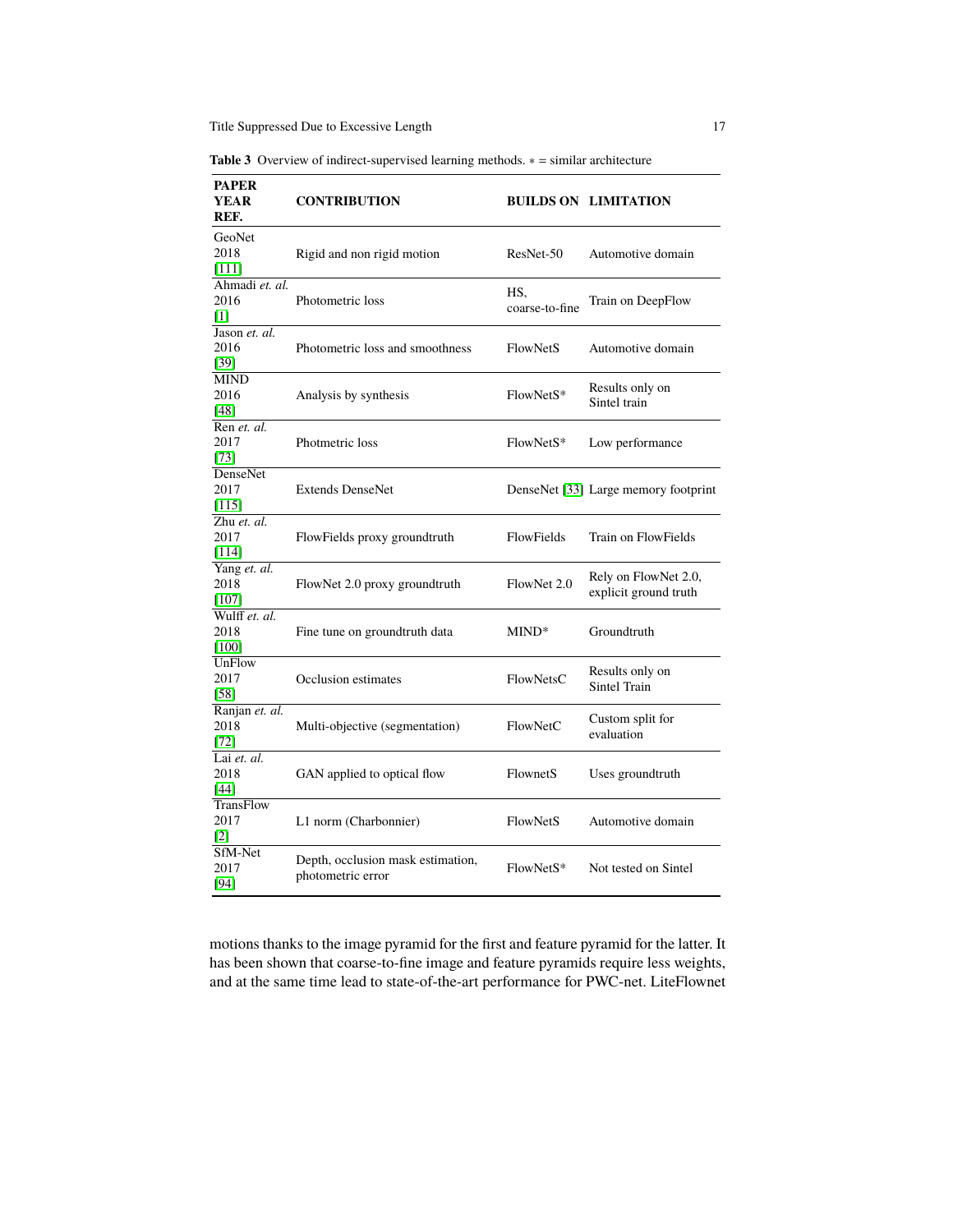| Principles            |       | FlowNetS FlowNetC FlowNet2 SpyNet PWC-Net |                           |       |             |
|-----------------------|-------|-------------------------------------------|---------------------------|-------|-------------|
| Pyramid               |       | 3-level                                   | 3-level                   | Image | 6-level     |
| Warping               |       | ٠                                         | Image                     | Image | Feature     |
| Cost volume           |       |                                           | single level single level |       | multi-level |
|                       |       |                                           | large range large range   |       | small range |
| #parameters (M) 38.67 |       | 39.17                                     | 162.49                    | 1.2   | 8.75        |
| Memory (MB)           | 154.5 | 156.4                                     | 638.5                     | 9.7   | 41.1        |
| Forward (ms)          | 11.40 | 21.69                                     | 84.80                     |       | 28.56       |
|                       |       |                                           |                           |       |             |

and other minor coarse-to-fine models have not been included as they are not the first published or top performing methods.

<span id="page-18-0"></span>**Table 4** Supervised Deep Learning model comparison. Coarse-to-fine approaches require less parameters and lead to state-of-the-art performance. Data source [\[87\]](#page-31-10)

## <span id="page-18-1"></span>**3.4 Optical Flow Datasets**

It has been already discussed that it is difficult to obtain the proper data for training deep optical flow models. For this reason, a fundamental contribution of FlowNet and FlowNet 2.0 approaches are the (computer graphics) datasets that have been released to train the networks: FlyingChairs and FlyingThings3D (see Sec[.3.2.1\)](#page-10-0).

While very useful, however, it is not still clear how to generate more data that can generalize well on real world videos. In a recent follow-up paper, Mayer *et. al.* [\[56\]](#page-29-15) performs an in-depth analysis of what are the characteristics of good training datasets, as research is shifting from proposing models to generate abundant data for supervised learning. There are further findings reported in the paper: the authors discovered that i) artificially rendered data can well generalize on real videos, ii) if training with a single dataset, complex lighting and post processing effects worsen the performance, iii) training on different datasets with an increasing level of complexity leads to best performance.

In the following, we briefly describe the training dataset that, to the best of our knowledge, are the largest with dense optical flow groundtruth:

- **FlyingChairs** [\[19\]](#page-27-4) is a synthetic dataset which consists of more than 22K image pairs and their corresponding flow fields. Images show renderings of 3D chair models moving in front of random backgrounds from Flickr [3](#page-1-0). Motions of both the chairs and the background are purely planar. FlyingChairs2 contains additional minor modalities [\[35\]](#page-28-16).
- **ChairsSDHom** [\[37\]](#page-28-8) is a synthetic dataset of image pairs with optical flow ground truth. ChairsSDHom is a good candidate for training networks on small displacements, it is designed to train networks on untextured regions and to produce flow

<sup>3</sup> <https://www.flickr.com/>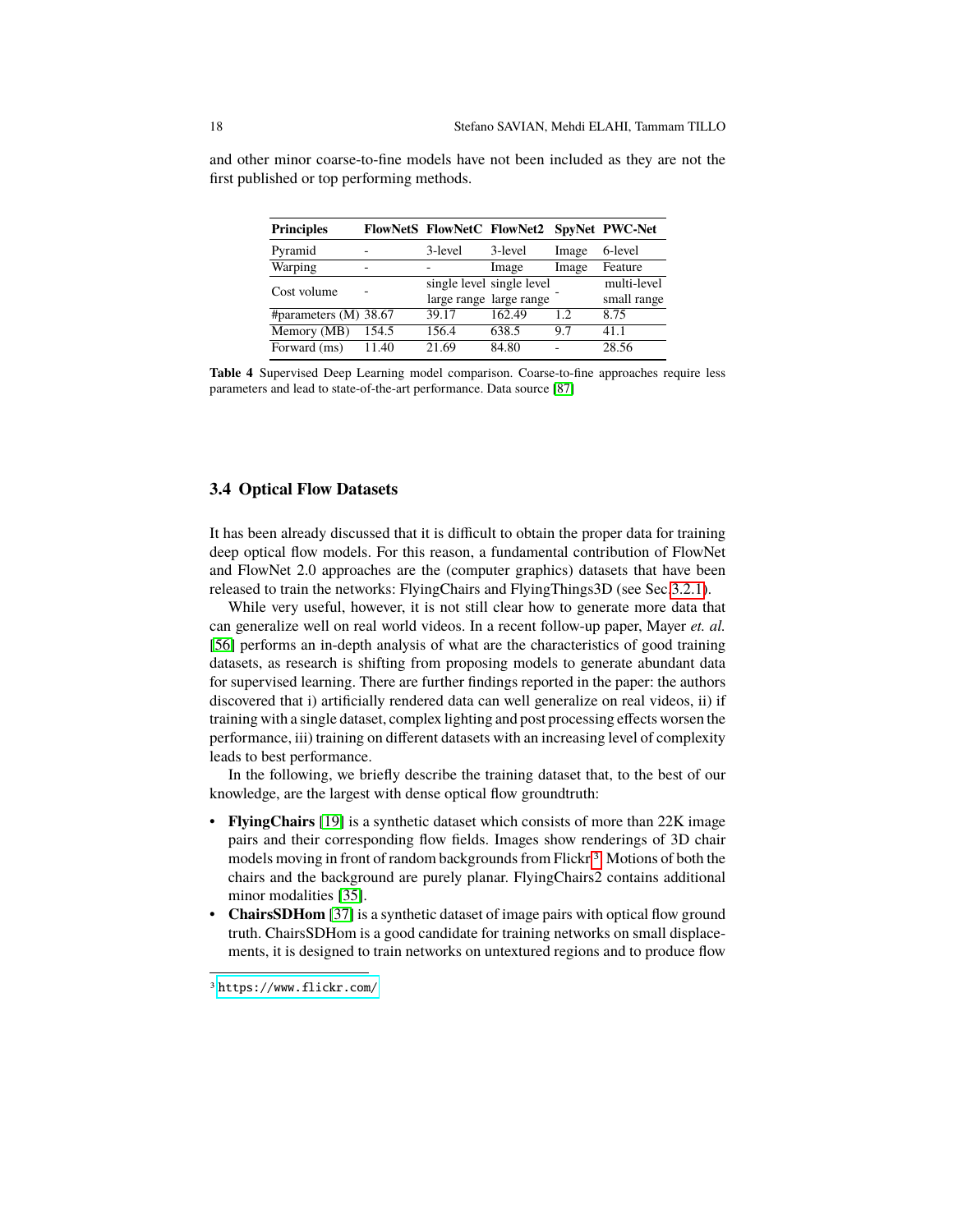magnitude histograms close to those of the UCF101 dataset. ChairsSDHom2 contains additional minor modalities which are discussed in [\[35\]](#page-28-16).

- **FlyingThings3D** [\[57\]](#page-29-9) is a dataset rendered of image pairs from 3D models (randomly shaped polygons and ellipses) with simple but structured background. Foreground objects follow linear trajectories plus additional non-rigid deformation in 3D space.
- **Sintel** has 1K training frames drawn from the entire video sequence of an open source movie. Sintel is not sufficient to train a network from scratch [\[19\]](#page-27-4), however, it can be used for fine-tuning in the context of deep learning. This dataset is mostly used as challenging benchmark for evaluation of large displacement optical flow (Sec [4.1\)](#page-24-2).
- **Monkaa** Mayer *et. al.* [\[57\]](#page-29-9) contains 8,5K frames, and it is drawn from the entire video sequence of a cartoon, which is similar to Sintel, but more challenging. Monkaa contains articulated non-rigid motion of animals and complex fur.
- **Playing for Benchmarks** Richter *et. al.* [\[77\]](#page-30-15) is based on more than 250K highresolution video frames, all annotated with ground-truth data for both low-level and high-level vision tasks, including optical flow. Ground-truth data (for variety of tasks) is available for every frame. The data was collected while driving, riding, and walking a total of 184 kilometers in diverse ambient conditions in a realistic virtual world.
- **KITTI2012** Geiger *et. al.*, [\[24\]](#page-27-11) contains almost 200 frames of stereo videos of road scenes from a calibrated pair of cameras and lidar mounted on a car. While the dataset contains real data, the acquisition method restricts the ground truth to static parts of the scene thus the main motion is given by the ego-motion of the camera [\[57\]](#page-29-9). KITTI2015 Menze *et. al.* [\[59\]](#page-29-16) (800 frames) is obtained by fitting 3D models of cars to the point clouds. However, the ground truth optical flow is sparse.
- **Driving** [\[57\]](#page-29-9) contains more than 4K frames of virtual scenes in an naturalistic, dynamic street setting from the viewpoint of a driving car, made to resemble the KITTI datasets.

It is worth noting that, FlyingChairs and FlyingThings3D contain well textured background. By ablation studies Meyer *et. al.* [\[56\]](#page-29-15) discovered that background textures help to better perform on unseen datasets, and yield to best results on Sintel even though the motion where they have been trained is unnatural. The mentioned dataset are large enough to train deep CNN with just some additional data augmentation. Differently, Monkaa contains very difficult motion on repetitive and monotonous texture which have been found to be counterproductive for training.

#### **3.5 Training Schedule and Data Augmentation**

In Sec. [3.2.1,](#page-10-0) it has been shown that just by retraining FlowNetC with a new schedule, on FlyingChairs followed by the more refined FlyingThings3D it is possible to improve its performance by a 20-30% underlying the importance of training schedule.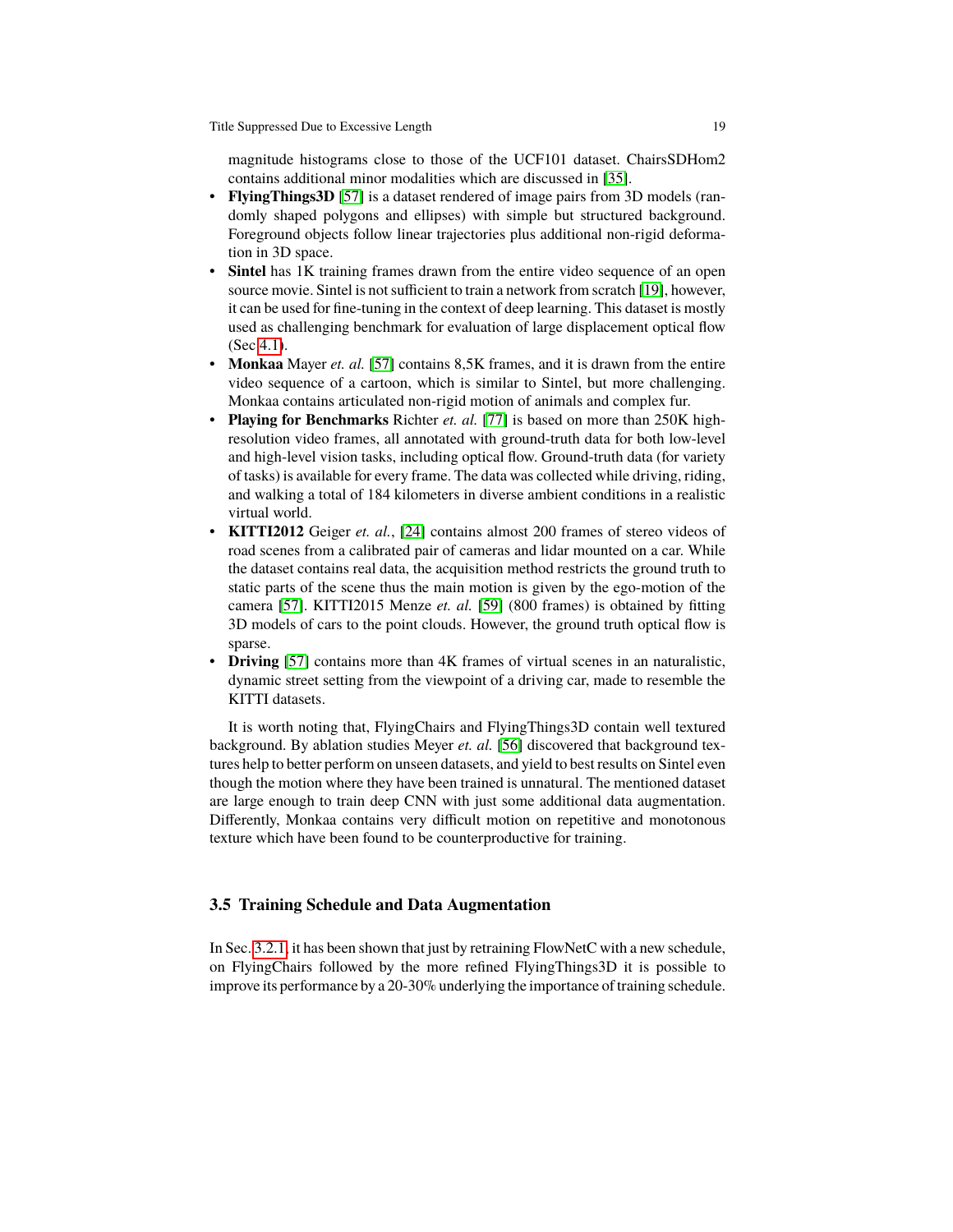Nonetheless, Deqin *et. al.* in [\[87\]](#page-31-10) further demonstrate this concept by retraining PWC-net and FlowNetC. They further increase the accuracy of PWC-net by 10% and show that it is possible to further improve FlowNetC by 56% solely by retraining the network with their new training schedule and a smoother data augmentation (i.e., no additive Gaussian noise), outperforming the more complex FlowNet2 by 5%.

These results show that if trained improperly, a good model can perform poorly. Meaning that a fair comparison of deep learning models should consider the same training datasets and scheduling in order to disentangle model and training data contributions.

## <span id="page-20-0"></span>**3.6 Hybrid Methods**

This class of optical flow estimation techniques integrate end-to-end learnt approaches with traditional architectures (see Table [5\)](#page-23-0). Two main branches of hybrid methods can be identified:

- **deep feature based**: obtained by partially integrating the flow estimation pipeline with CNN. In this context cost volume, matching or descriptors are obtained by deep learning while other building blocks are traditional, i.e. variational refinement.
- **scene understanding**: CNN are used to differentiate frames regions based on object properties or semantics. This information is integrated with prior knowledge on the motion field, e.g. motion is prominent on foreground objects while the background has a smoother and more linear motion.

#### **3.6.1 Feature Based**

Hybrid Deep learning patch based methods make use of learned matching functions [\[112\]](#page-32-9) [\[113\]](#page-32-10) [\[52\]](#page-29-17). These architectures have been adopted to extract and match descriptors for optical flow. The most relevant examples are PatchBatch [\[23\]](#page-27-12), Deep DiscreteFlow [\[27\]](#page-28-17), DCFlow [\[104\]](#page-32-1), and Exploiting Semantic Information and Deep Matching for Optical Flow [\[3\]](#page-26-2) (which also integrates semantic information, and is discussed in Sec. [3.6.2\)](#page-21-0). These methods exploit learned matching functions which are then integrated into handcrafted methods.

As discussed in Sec. [3.1.2](#page-6-1) different approaches have been developed to obtain descriptors and aggregate information from local matches. However handcrafted patch based optical flow estimators are limited by the computational cost of computing a 4D cost volume [\[16\]](#page-27-8) or by number of pixelwise flow proposals at the initialization stage [\[60\]](#page-29-8) [\[7\]](#page-27-7). In these cases integrating learned convolutional networks on the handcrafted pipeline lead to better accuracy and orders of magnitude faster inference. DCFlow [\[104\]](#page-32-1) is inspired by [\[16\]](#page-27-8) and constructs a cost volume by using a 4 Layer CNN, this cost volume produces a feature space for all pixels in a way that matching scores are then computed by a simple internal product in this space, refined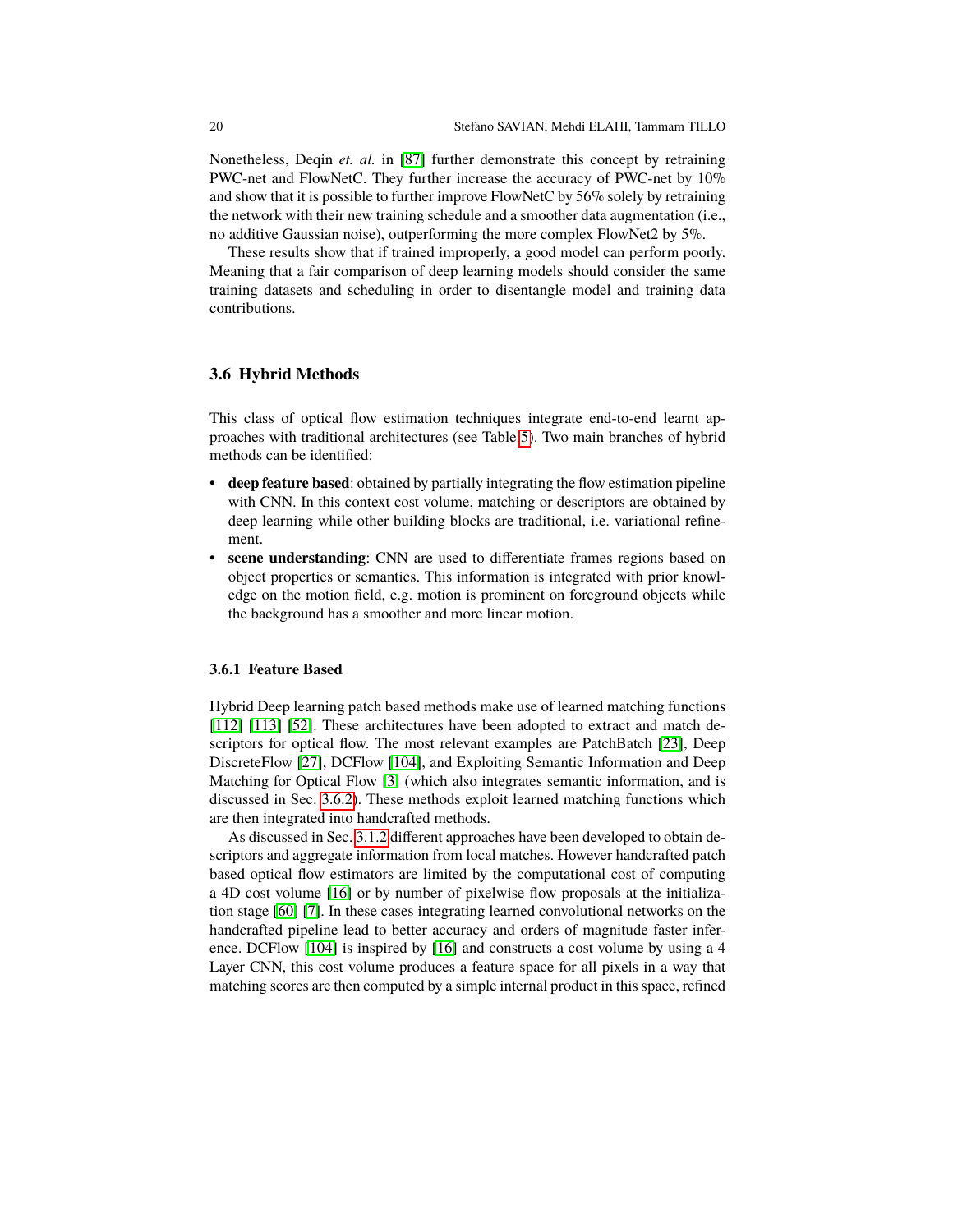by EpicFlow post processing. Learning feature embedding and matches with a CNN allows the method to be more resilient to patch appearance changing and make large search space computationally feasible, nonetheless, the dimensionality of the feature space allows to find a trade off between computational cost and performance while drastically requiring less parameters (around 130K) if compared with fully learned methods.

Deep DiscreteFlow independently train a context network with a large receptive field size on top of a local network using dilated convolutions on patches. It performs feature matching by comparing each pixel in the reference image to every pixel in the target image: matching points on a regular grid in the reference image to every pixel in the other image, yielding a large tensor of forward matching costs, similarly to DiscreteFlow a CRF is used for flow refinement. ProFlow is also a MultiFrame method and is discussed in Sec. [3.7.](#page-22-0)



#### <span id="page-21-0"></span>**3.6.2 Domain Understanding**

This section refers to methods which exploit high level semantic of the scene to obtain prior information on the optical flow. These methods classify the scene into different regions of similar motion and apply an optimized optical flow model to each region depending on motion characteristics. These models are known in literature as "layered models". A good example is Optical Flow with Semantic Segmentation and Localized layers (SOF), Sevilla-Lara *et. al.* [\[80\]](#page-30-16). The authors classify scenes into "Things" (rigid moving objects), Planes (planar background) and Stuff. A different model is then adapted for each of the three classes to refine DiscreteFlow, Sec. [3.1.2.](#page-6-1) Segmentation is performed with CNN by using DeepLab [\[15\]](#page-27-13). Focus is on the estimation of "Things" by applying layered optical flow only in the regions of interest ("Things" can be considered foreground). SOF is based on Sun *et. al.* [\[85\]](#page-31-14) a primer for the idea of embedding semantic information into flow estimation. A similar idea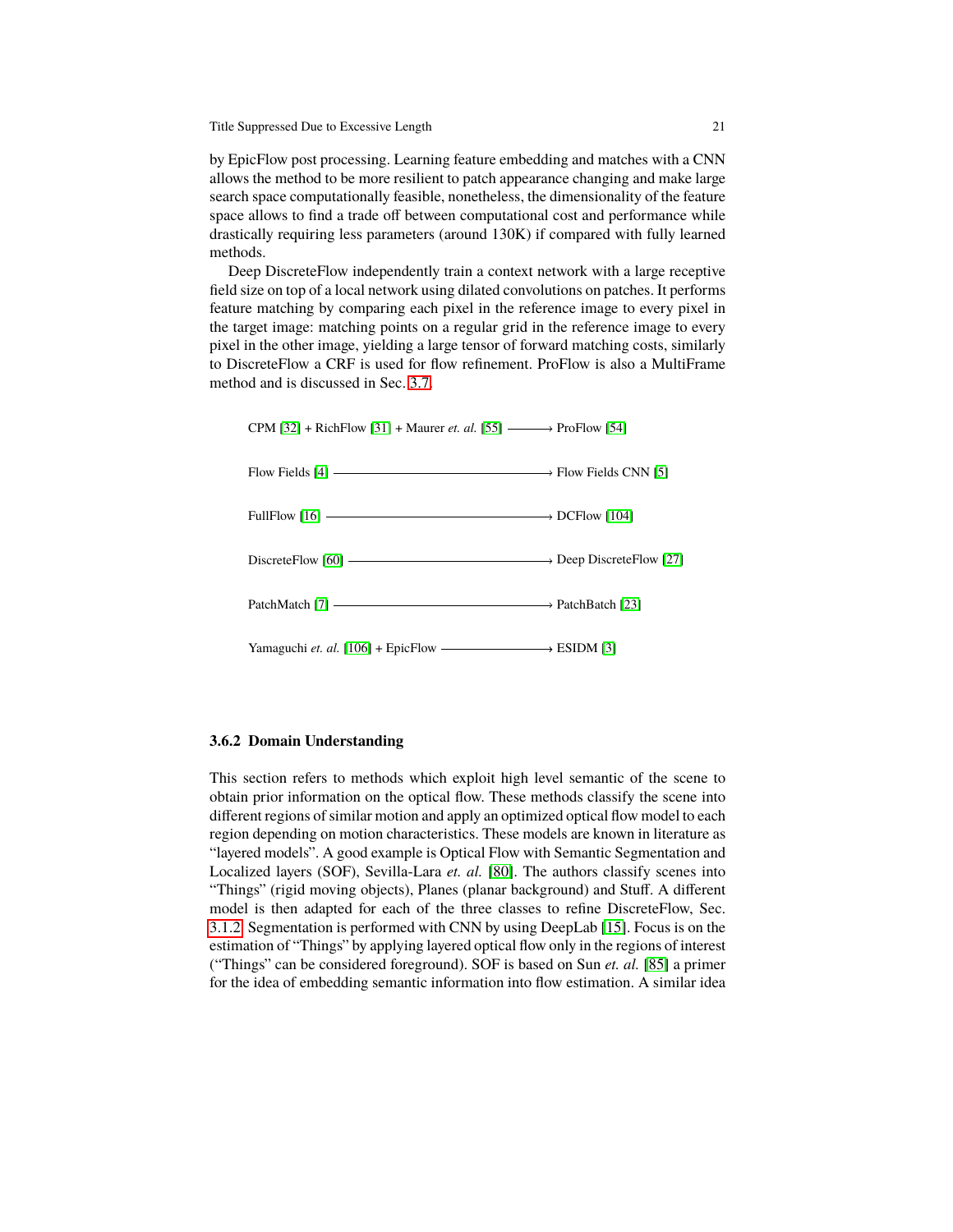was proposed by Sai *et. al.* [\[92\]](#page-31-15) using fully connected models for segmentation jointly with a variational approach for optical flow, however their evaluation is limited to frame interpolation for optical flow and the segmentation dataset is limited. Instead, Bai *et. al.* [\[3\]](#page-26-2) exploit semantic information along with deep siamese networks to estimate matches and thus the optical flow. This method is neither fully end-to-end nor fully handcrafted, but uses siamese networks to perform the optical flow on the foreground, and uses a patch based epipolar method, Yamaguchi *et. al.* [\[105\]](#page-32-12), to compute the optical flow on the background. In this way, the authors exploits siamese CNN for patch extraction and matching in areas with complex movement, where neighbouring frames are fed to each branch of a siamese network to extract features and the two siamese branches are then combined with a product layer to generate a matching score for each possible displacement. For the background the authors uses handcrafted methods for better performance on small and simple motion. This is an important contribution as integration of learnt functions along with handcrafted features allow the method to overcome the weaknesses of both traditional methods (complex movements) and DL based methods (small displacements). However, this method has been developed to work in the context of autonomous driving where the scene is typically composed of a static background and a small number of traffic participants which move "rigidly".

Finally, Behl *et. al.*[\[8\]](#page-27-14) exploits the semantic cues and geometry to estimate the rigid motion between frames more robustly and leads to improved results compared to all baselines. CNNs are trained on a newly annotated dataset of stereo images and integrated into a CRF-based model for robust 3D scene flow estimation, this work obtains the lowest outlier percentage in KITTI2015 for non-occluded regions. Similarly to Bai *et. al.* [\[3\]](#page-26-2), Wulff *et. al.* presented MR-Flow (Mostly Rigid-Flow) [\[101\]](#page-31-16) which uses CNN to produce a semantic rigidity probability score across different regions also taking into account that some objects are more likely to move than others. This score is combined with additional motion cues to obtain an estimate of rigid and independently moving regions. A classical unconstrained flow method is used to produce a rough flow estimate. After that, the information on rigid structures and the initial optical flow are iterated and jointly optimized. Currently MR-Flow ranks first place in Sintel *clean pass* (see Sec. [4.1\)](#page-24-2).

#### <span id="page-22-0"></span>**3.7 Multi-frame Methods**

To the author knowledge multi-frame methods have been explored since 1991 with the work of Black and Andan [\[9\]](#page-27-15). Currently, multiframe methods are the top performing in the Sintel benchmark *final pass* and second best in Sintel *clean pass*. As already mentioned for the *final pass* case the methods are based on PWC-net and thus fully learnable: Neoral *et. al.* [\[62\]](#page-29-10) and Ren *et. al.* [\[74\]](#page-30-11).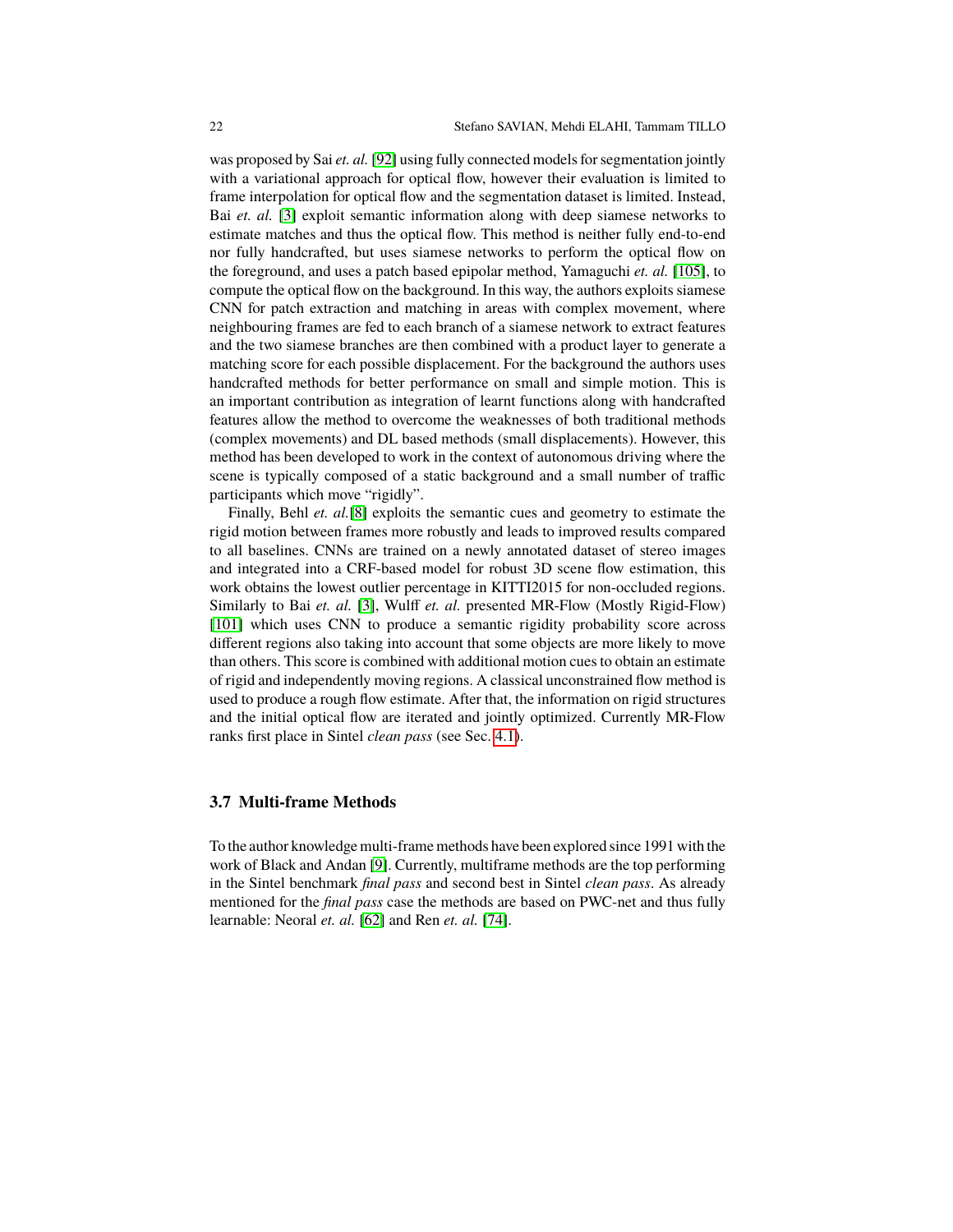<span id="page-23-0"></span>

| <b>PAPER</b><br><b>YEAR</b><br>REF.      | <b>CONTRIBUTION</b>                                                |                                     | <b>BUILDS ON LIMITATION</b>        |
|------------------------------------------|--------------------------------------------------------------------|-------------------------------------|------------------------------------|
| <b>DCFlow</b><br>2017<br>[104]           | CNN to produce cost function                                       | EpicFlow                            | Long inference                     |
| PatchMatch<br>2017<br>$[32]$             | Siamese Networks with new<br>loss function                         | FlowFields                          | Long inference                     |
| <b>SOF</b><br>2016<br>[80]               | Semantic Segmentation.<br>Different models for different layers.   | DenseFlow[84]                       | DiscreteFlow, Not tested on Sintel |
| MR-Flow*<br>2017<br>$[101]$              | CNN produce rigidty score.<br>Iterative refinement                 | <b>DiscreteFlow</b>                 | Long inference                     |
| Guney et. al.<br>2016<br>[27]            | Local and Context siamese networks                                 |                                     | DiscreteFlow Piece-wise training   |
| Bai et. al.<br>2016<br>$\lceil 3 \rceil$ | Siamese CNN.<br>Exploit segmentation.<br><b>Epipolar Flow</b>      | SOF.<br>Epicflow for<br>refinement. | Automotive domain                  |
| PatchBatch<br>2016<br>[23]               | Siamese CNN                                                        | PatchMatch,<br>EpicFlow             | Long inference                     |
| Behl et. al.<br>2017<br>[8]              | Stereo frames. CNNs, CRF                                           | Tatarchenko<br><i>et. al.</i> [90]  | Automotive domain                  |
| Maurer et. al.<br>2018<br>[54]           | CNN trained during inference,<br>multiframe, Best on SINTEL clean. | CPM [32],<br>RichFlow               | Long inference                     |

Table 5 Overview of hybrid learning methods. ∗ =top among methods working with frame pairs.

Proflow, Maurer *et. al.* [\[54\]](#page-29-19) obtains the second best score in Sintel *clean pass*. Proflow is based on Coarse-to-fine Patch Match (CPM) Hu *et. al.* [\[32\]](#page-28-5), RichFlow and as additional refinement for the matches, Maurer *et. al.* [\[55\]](#page-29-18). Finally ProFlow uses a CNN trained online (during the estimation) on forward and backward flow to obtain a sparse to dense motion field. The model is learnt in-place and makes this method quite different from the others in this chapter.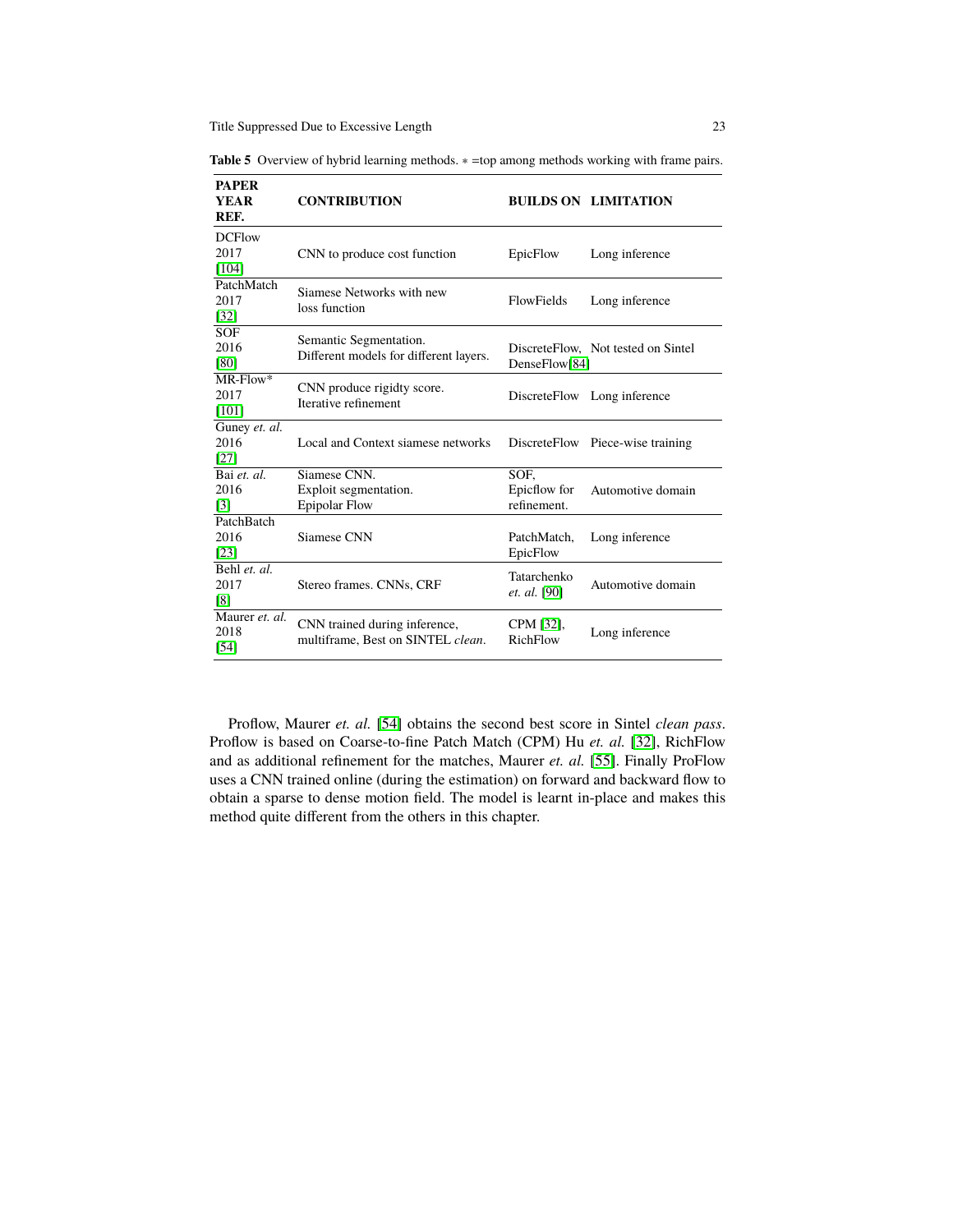## <span id="page-24-0"></span>**4 Discussion**

#### <span id="page-24-2"></span>**4.1 Flow Estimation Benchmarks and Performance Assessment**

Optical flow evaluation is a difficult task for many reasons: optical flow information is difficult to obtain for real scenarios and artificial scenes might not be as challenging as natural videos. Optical flow benchmarks count just few datasets. The Middlebury benchmark [\[6\]](#page-26-6) is composed of sequences partly made of smooth deformations, but also involving motion discontinuities and motion details. Some sequences are synthetic, and others were acquired in a controlled environment allowing to produce ground truth for real scenes. However the dataset is limited to few sequences and its challenges have almost been completely overcomed by modern methods [\[22\]](#page-27-0). For this reason, a new dataset has been generated: MPI-sintel evaluation benchmark [\[14\]](#page-27-16). Sintel is drawn from a short computer rendered movie, it counts around 1500 frames with optical flow groundtruth. Two thirds of the dataset is given for training and the rest is used for evaluation. Sintel is a challenging benchmark including fast motion, occlusions and non-rigid objects. There are in parallel more optical flow benchmarks that have been released to evaluate optical flow, KITTI 2012 [\[24\]](#page-27-11) which consists of moving camera in static scenes, KITTI 2015 [\[59\]](#page-29-16) extended to dynamic scenes, large motion, illumination changes and occlusions, and HD1K dataset [\[42\]](#page-28-18), but they are tailored for the automotive domain. Thus, for applications not related to the automotive domain the most common benchmark is Sintel. Error measures such as photometric error on frame interpolation sequences can be misleading as not necessarily photometric error correspond to optical flow error (see Sec. [3.2.2\)](#page-14-0). Moreover optical flow estimation face several different challenges: small displacement, large displacement, light change and occlusions [\[99\]](#page-31-18). To correctly assess performance all these factors must be taken into account, but this is hard to catch with a single metric. Thus, performance are measured using different metrics: (i) EPE all; (ii) EPE matched (EPE on non occluded regions); (iii) EPE unmatched; (iv) d0-10, d10-60, d60-140, which are average endpoint error in regions within the indicated displacement range taking only matched pixels into account;  $(v)$  s0-10, s10-40, s40+, which are average endpoint errors in regions moving within the specified speed range per frame. The overall ranking is a combination of the previous metrics, evaluated both for "clean" pass (no change in light) and "final" pass (change in light, strong atmospheric effects, motion blur, camera noise). [4](#page-1-0)

#### <span id="page-24-1"></span>**4.2 Optical Flow Estimation Ranking**

As explained above, it is very difficult to rank optical flow estimation methods because performace cannot be accurately assessed by a single metric or a single

<sup>4</sup> An in-depth explanation on how Sintel dataset was generated is given in [\[14\]](#page-27-16) and [\[13\]](#page-27-17).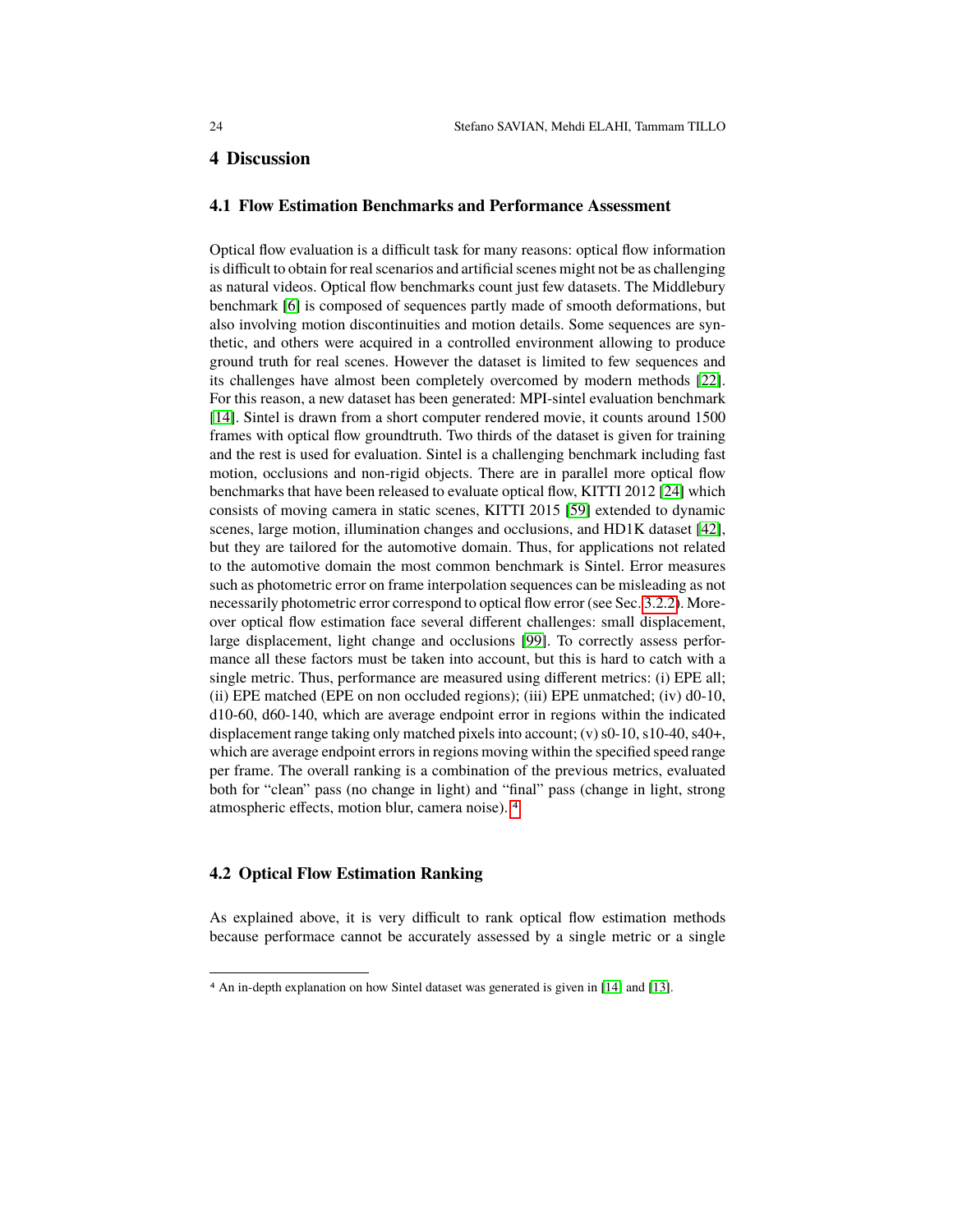scenario. For this reason we believe it is more important to cluster methods based on their application domain.

Nonetheless, in this fast changing research field it is more important to underline what are the characteristics that give substantial improvement. Currently, the best optical flow methods for Sintel *clean pass* are Deep Learning Hybrid Methods exploiting Domain Knowledge (see [3.6.2\)](#page-21-0), the best method is MR-Flow, followed by hybrid multiframe ProFlow. Sun *et. al.* [\[87\]](#page-31-10) conjecture that this is because they exploit traditional methods to refine motion boundaries which are perfectly aligned in the clean pass. Differently, on Sintel *final pass* the post processing effects cause severe problems to existing traditional methods. In this challenging situation Deep Learning coarse-to-fine methods (see Sec. [3.2.1\)](#page-12-1) obtain the best performance. PWCnet is the top performing two frame optical flow method, outperformed only by multi-frame methods applying PWC-net to multiple frames. Moreover it is believed that the *final pass* is more challenging and realistic because it is corrupted by motion blur, atmospheric changes and noise. However, PWC-net as others coarse-to-fine methods may fail on small and rapidly moving objects, due to the coarse-to-fine refinement (see Sec. [3.1.2\)](#page-6-1).

## **4.3 Biometrics Applications of Optical Flow**

There are several applications of optical flow estimation in the biometrics field. In this section, we briefly discuss most notable applications.

In [\[82\]](#page-30-17) optical flow estimation has been adopted for the Face Recognition task. The results were promising, e.g., for particular sub-task of distinguishing real people from their image. Human Pose Estimation and Tracking is another application where optical flow has been applied and has shown promising results [\[103\]](#page-31-3). Accordingly, it has been shown that the use of optical flow, based on pose propagation and similarity measurement, can result in substantially superior outcome compared to baselines. The task of single person pose estimation has been addressed by several researchers, where pose estimation accuracy has been enhanced by considering optical flow [\[70\]](#page-30-18). In a more recent work [\[20\]](#page-27-18), the authors extended this research line and addressed a more difficult task, i.e., Multi-People Tracking (MPT).

Another example of application of optical flow in biometrics is Action Recognition. In a recent work [\[63\]](#page-29-20), the authors have jointly estimated the optical flow while recognising actions with convolutional neural networks capturing both appearance and motion in a single mode. The result has shown that this model significantly improves Action Recognition accuracy in comparison to the baseline. In [\[53\]](#page-29-0) the authors proposed a multi-task CNN model that receives (as input) a sequence of optical flow channels and uses them for computing several biometric features (such as identity, gender and age).

It is worth noting that, these were some examples of the applications of optical flow estimation in biometrics. While we mentioned some important works, however,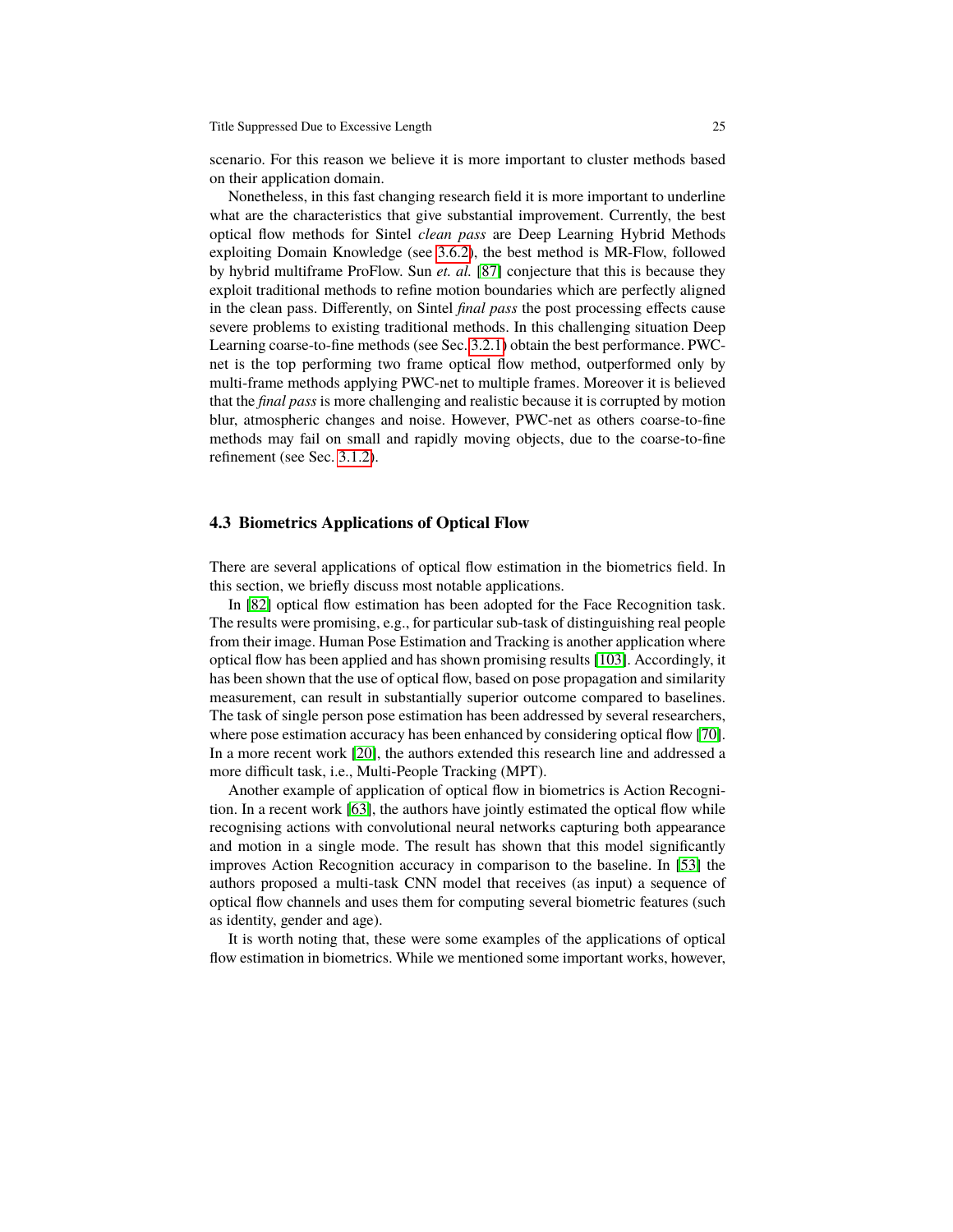there could be further works coming up in recent time, using more advanced optical flow estimation techniques for the particular application in biometrics.

## <span id="page-26-0"></span>**5 Conclusion**

In this book chapter, we have provided a survey on the state-of-the-art in optical flow estimation with a focus on Deep Learning (DL) methods. We have conducted a comprehensive analysis and classified a wide range of techniques, along with an identified, descriptive and discriminative dimension, i.e., whether the techniques are based on DL, or they are traditional hand-crafted. We have reported the similarities and differences between DL and traditional methods. We believe that this systematic review on optical flow estimation can help to better understand and use the methods, hence providing a practical resource for the practitioners and researchers in the field of biometrics. In addition to that, we described and listed datasets for optical flow estimation, commonly employed by the research community, and also discussed some important issues that have to be considered for a proper evaluation procedure.

It is worth noting that optical flow estimation is a mature, while still growing, research field and can be seen as a multi-disciplinary area. This research area partially overlaps with a broad range of topics, such as Signal Processing, Computer Vision, and Machine Learning. Hence, our book chapter by no means can be all-inclusive, and indeed it focuses mainly on DL methods that are of practical importance for biometric research.

## **References**

- <span id="page-26-4"></span>1. Aria Ahmadi and Ioannis Patras. Unsupervised convolutional neural networks for motion estimation. In *Image Processing (ICIP), 2016 IEEE International Conference on*, pages 1629–1633. IEEE, 2016.
- <span id="page-26-5"></span>2. Stefano Alletto, Davide Abati, Simone Calderara, Rita Cucchiara, and Luca Rigazio. Transflow: Unsupervised motion flow by joint geometric and pixel-level estimation. *arXiv preprint arXiv:1706.00322*, 2017.
- <span id="page-26-2"></span>3. Min Bai, Wenjie Luo, Kaustav Kundu, and Raquel Urtasun. Exploiting semantic information and deep matching for optical flow. In *European Conference on Computer Vision*, pages 154–170. Springer, 2016.
- <span id="page-26-1"></span>4. Christian Bailer, Bertram Taetz, and Didier Stricker. Flow fields: Dense correspondence fields for highly accurate large displacement optical flow estimation. In *Proceedings of the IEEE international conference on computer vision*, pages 4015–4023, 2015.
- <span id="page-26-3"></span>5. Christian Bailer, Kiran Varanasi, and Didier Stricker. Cnn-based patch matching for optical flow with thresholded hinge embedding loss. In *IEEE Conference on Computer Vision and Pattern Recognition (CVPR)*, volume 2, page 7, 2017.
- <span id="page-26-6"></span>6. Simon Baker, Daniel Scharstein, JP Lewis, Stefan Roth, Michael J Black, and Richard Szeliski. A database and evaluation methodology for optical flow. *International Journal of Computer Vision*, 92(1):1–31, 2011.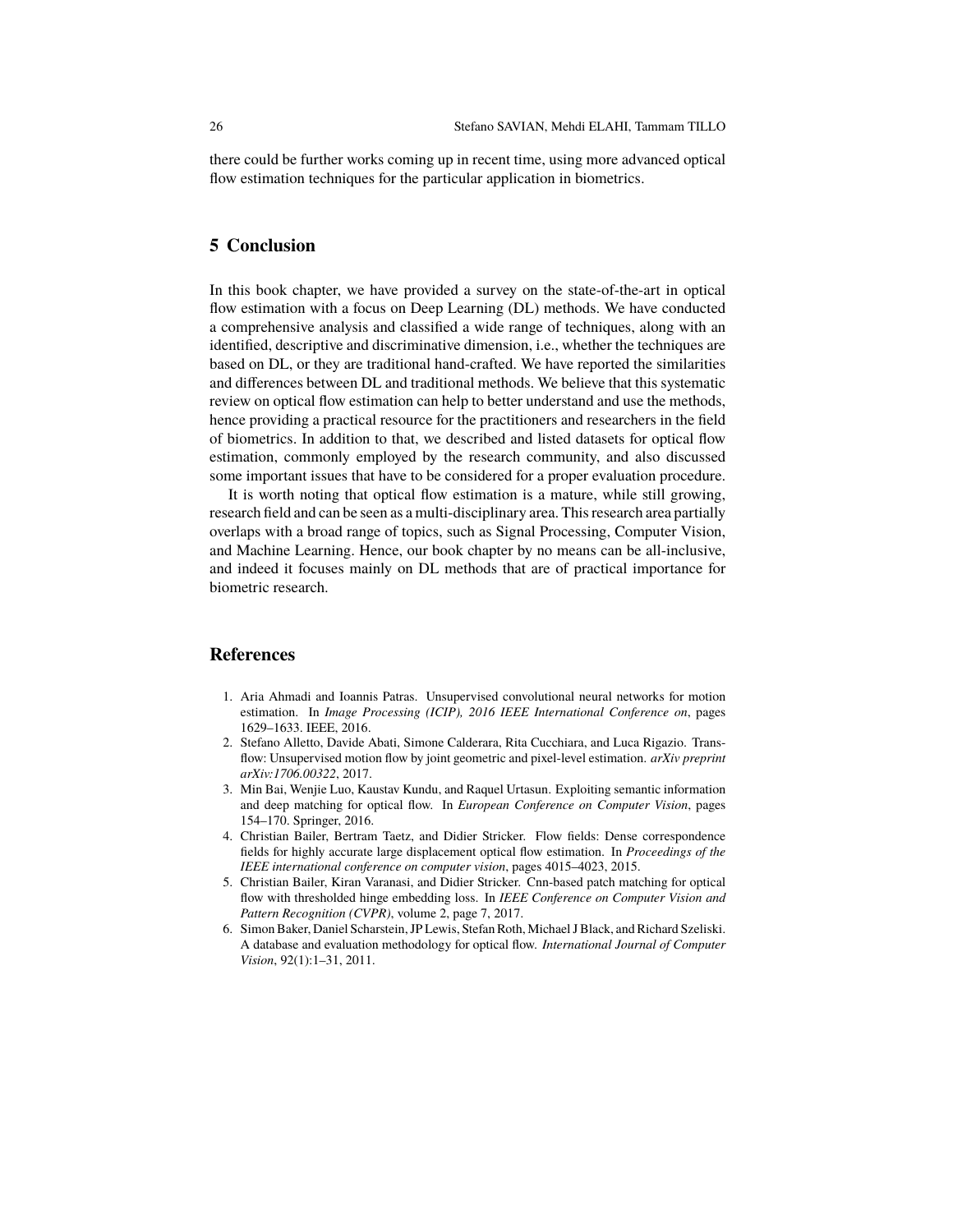- <span id="page-27-7"></span>7. Connelly Barnes, Eli Shechtman, Adam Finkelstein, and Dan B Goldman. Patchmatch: A randomized correspondence algorithm for structural image editing. *ACM Transactions on Graphics (ToG)*, 28(3):24, 2009.
- <span id="page-27-14"></span>8. Aseem Behl, Omid Hosseini Jafari, Siva Karthik Mustikovela, Hassan Abu Alhaija, Carsten Rother, and Andreas Geiger. Bounding boxes, segmentations and object coordinates: How important is recognition for 3d scene flow estimation in autonomous driving scenarios? In *International Conference on Computer Vision (ICCV)*, volume 6, 2017.
- <span id="page-27-15"></span>9. Michael J Black and Padmanabhan Anandan. Robust dynamic motion estimation over time. In *CVPR*, volume 91, pages 296–203, 1991.
- <span id="page-27-3"></span>10. Jane Bromley, Isabelle Guyon, Yann LeCun, Eduard Säckinger, and Roopak Shah. Signature verification using a" siamese" time delay neural network. In *Advances in neural information processing systems*, pages 737–744, 1994.
- <span id="page-27-5"></span>11. Thomas Brox, Christoph Bregler, and Jitendra Malik. Large displacement optical flow. In *Computer Vision and Pattern Recognition, 2009. CVPR 2009. IEEE Conference on*, pages 41–48. IEEE, 2009.
- <span id="page-27-6"></span>12. Thomas Brox and Jitendra Malik. Large displacement optical flow: descriptor matching in variational motion estimation. *IEEE transactions on pattern analysis and machine intelligence*, 33(3):500–513, 2011.
- <span id="page-27-17"></span>13. D Butler, Jonas Wulff, G Stanley, and M Black. Mpi-sintel optical flow benchmark: Supplemental material. In *MPI-IS-TR-006, MPI for Intelligent Systems (2012*. Citeseer, 2012.
- <span id="page-27-16"></span>14. Daniel J Butler, Jonas Wulff, Garrett B Stanley, and Michael J Black. A naturalistic open source movie for optical flow evaluation. In *European Conference on Computer Vision*, pages 611–625. Springer, 2012.
- <span id="page-27-13"></span>15. Liang-Chieh Chen, George Papandreou, Iasonas Kokkinos, Kevin Murphy, and Alan L Yuille. Deeplab: Semantic image segmentation with deep convolutional nets, atrous convolution, and fully connected crfs. *IEEE transactions on pattern analysis and machine intelligence*, 40(4):834–848, 2018.
- <span id="page-27-8"></span>16. Qifeng Chen and Vladlen Koltun. Full flow: Optical flow estimation by global optimization over regular grids. In *Proceedings of the IEEE Conference on Computer Vision and Pattern Recognition*, pages 4706–4714, 2016.
- <span id="page-27-1"></span>17. Jingchun Cheng, Yi-Hsuan Tsai, Shengjin Wang, and Ming-Hsuan Yang. Segflow: Joint learning for video object segmentation and optical flow. In *Computer Vision (ICCV), 2017 IEEE International Conference on*, pages 686–695. IEEE, 2017.
- <span id="page-27-9"></span>18. Piotr Dollár and C Lawrence Zitnick. Structured forests for fast edge detection. In *Computer Vision (ICCV), 2013 IEEE International Conference on*, pages 1841–1848. IEEE, 2013.
- <span id="page-27-4"></span>19. Alexey Dosovitskiy, Philipp Fischer, Eddy Ilg, Philip Hausser, Caner Hazirbas, Vladimir Golkov, Patrick van der Smagt, Daniel Cremers, and Thomas Brox. Flownet: Learning optical flow with convolutional networks. In *Proceedings of the IEEE International Conference on Computer Vision*, pages 2758–2766, 2015.
- <span id="page-27-18"></span>20. Matteo Fabbri, Fabio Lanzi, Simone Calderara, Andrea Palazzi, Roberto Vezzani, and Rita Cucchiara. Learning to detect and track visible and occluded body joints in a virtual world. *arXiv preprint arXiv:1803.08319*, 2018.
- <span id="page-27-10"></span>21. Meiyuan Fang, Yanghao Li, Yuxing Han, and Jiangtao Wen. A deep convolutional network based supervised coarse-to-fine algorithm for optical flow measurement. In *2018 IEEE 20th International Workshop on Multimedia Signal Processing (MMSP)*, pages 1–6. IEEE, 2018.
- <span id="page-27-0"></span>22. Denis Fortun, Patrick Bouthemy, and Charles Kervrann. Optical flow modeling and computation: a survey. *Computer Vision and Image Understanding*, 134:1–21, 2015.
- <span id="page-27-12"></span>23. David Gadot and Lior Wolf. Patchbatch: a batch augmented loss for optical flow. In *Proceedings of the IEEE Conference on Computer Vision and Pattern Recognition*, pages 4236–4245, 2016.
- <span id="page-27-11"></span>24. Andreas Geiger, Philip Lenz, Christoph Stiller, and Raquel Urtasun. Vision meets robotics: The kitti dataset. *The International Journal of Robotics Research*, 32(11):1231–1237, 2013.
- <span id="page-27-2"></span>25. Ian Goodfellow, Yoshua Bengio, Aaron Courville, and Yoshua Bengio. *Deep learning*, volume 1. MIT press Cambridge, 2016.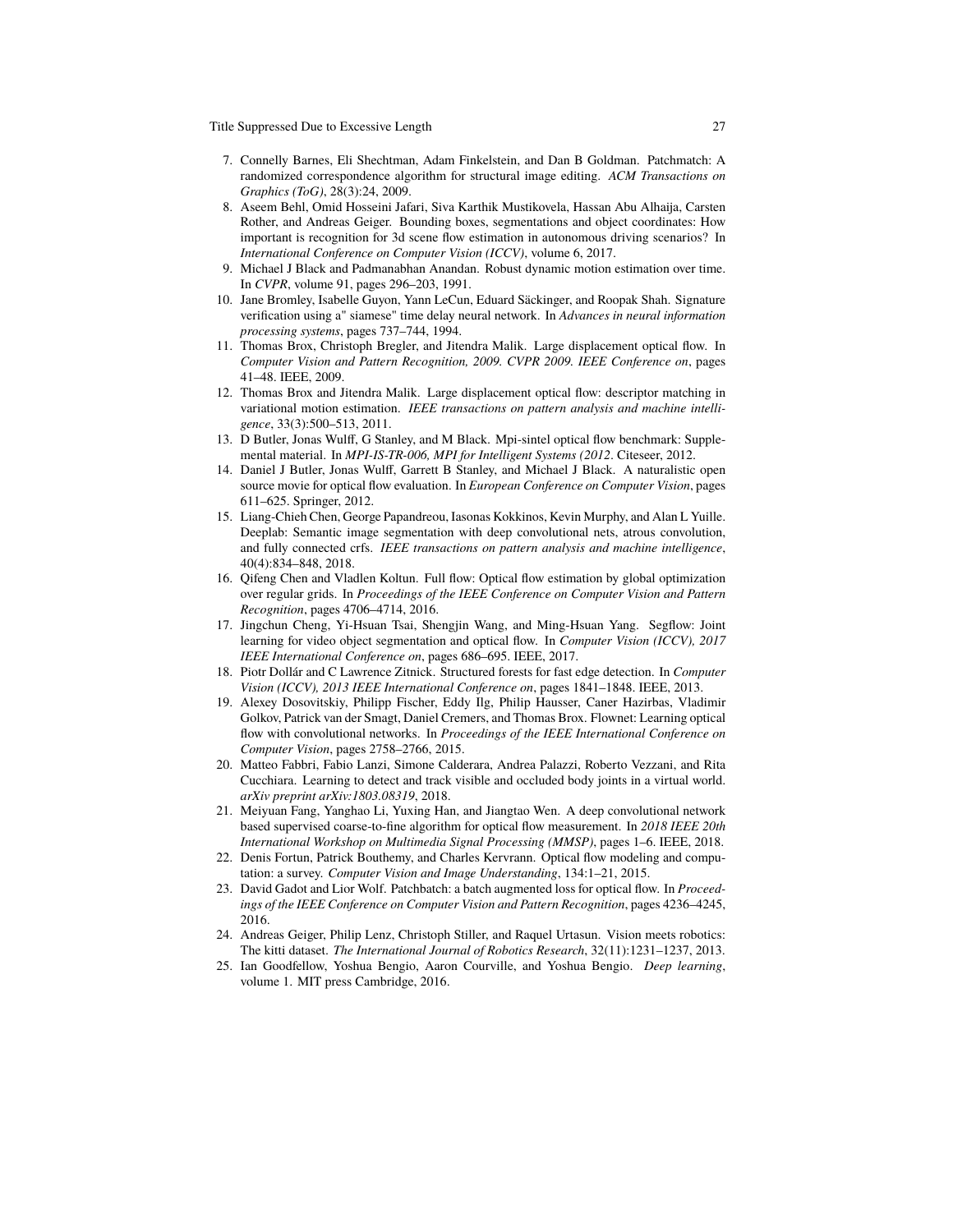- <span id="page-28-4"></span>26. Ian Goodfellow, Jean Pouget-Abadie, Mehdi Mirza, Bing Xu, David Warde-Farley, Sherjil Ozair, Aaron Courville, and Yoshua Bengio. Generative adversarial nets. In *Advances in neural information processing systems*, pages 2672–2680, 2014.
- <span id="page-28-17"></span>27. Fatma Güney and Andreas Geiger. Deep discrete flow. In *Asian Conference on Computer Vision*, pages 207–224. Springer, 2016.
- <span id="page-28-14"></span>28. David Hafner, Oliver Demetz, and Joachim Weickert. Why is the census transform good for robust optic flow computation? In *International Conference on Scale Space and Variational Methods in Computer Vision*, pages 210–221. Springer, 2013.
- <span id="page-28-2"></span>29. Kaiming He, Xiangyu Zhang, Shaoqing Ren, and Jian Sun. Deep residual learning for image recognition. In *Proceedings of the IEEE conference on computer vision and pattern recognition*, pages 770–778, 2016.
- <span id="page-28-0"></span>30. Berthold KP Horn and Brian G Schunck. Determining optical flow. *Artificial intelligence*, 17(1-3):185–203, 1981.
- <span id="page-28-6"></span>31. Yinlin Hu, Yunsong Li, and Rui Song. Robust interpolation of correspondences for large displacement optical flow. In *Proc. IEEE Conference on Computer Vision and Pattern Recognition (to appear)*, 2017.
- <span id="page-28-5"></span>32. Yinlin Hu, Rui Song, and Yunsong Li. Efficient coarse-to-fine patchmatch for large displacement optical flow. In *Proceedings of the IEEE Conference on Computer Vision and Pattern Recognition*, pages 5704–5712, 2016.
- <span id="page-28-13"></span>33. Gao Huang, Zhuang Liu, Laurens Van Der Maaten, and Kilian Q Weinberger. Densely connected convolutional networks. In *CVPR*, volume 1, page 3, 2017.
- <span id="page-28-7"></span>34. Tak-Wai Hui, Xiaoou Tang, and Chen Change Loy. Liteflownet: A lightweight convolutional neural network for optical flow estimation. In *Proceedings of the IEEE Conference on Computer Vision and Pattern Recognition*, pages 8981–8989, 2018.
- <span id="page-28-16"></span>35. E. Ilg, T. Saikia, M. Keuper, and T. Brox. Occlusions, motion and depth boundaries with a generic network for disparity, optical flow or scene flow estimation. In *European Conference on Computer Vision (ECCV)*, 2018.
- <span id="page-28-9"></span>36. Eddy Ilg, Ozgün Ciçek, Silvio Galesso, Aaron Klein, Osama Makansi, Frank Hutter, and Thomas Brox. Uncertainty estimates and multi-hypotheses networks for optical flow. In *European Conference on Computer Vision (ECCV)*, 2018.
- <span id="page-28-8"></span>37. Eddy Ilg, Nikolaus Mayer, Tonmoy Saikia, Margret Keuper, Alexey Dosovitskiy, and Thomas Brox. Flownet 2.0: Evolution of optical flow estimation with deep networks. In *IEEE Conference on Computer Vision and Pattern Recognition (CVPR)*, volume 2, 2017.
- <span id="page-28-10"></span>38. Eddy Ilg, Tonmoy Saikia, Margret Keuper, and Thomas Brox. Occlusions, motion and depth boundaries with a generic network for disparity, optical flow or scene flow estimation. In *European Conference on Computer Vision (ECCV)*, 2018.
- <span id="page-28-12"></span>39. J Yu Jason, Adam W Harley, and Konstantinos G Derpanis. Back to basics: Unsupervised learning of optical flow via brightness constancy and motion smoothness. arxiv preprint. *arXiv preprint arXiv:1608.05842*, 2016.
- <span id="page-28-11"></span>40. Margret Keuper, Bjoern Andres, and Thomas Brox. Motion trajectory segmentation via minimum cost multicuts. In *Proceedings of the IEEE International Conference on Computer Vision*, pages 3271–3279, 2015.
- <span id="page-28-3"></span>41. Gregory Koch, Richard Zemel, and Ruslan Salakhutdinov. Siamese neural networks for one-shot image recognition. In *ICML Deep Learning Workshop*, volume 2, 2015.
- <span id="page-28-18"></span>42. Daniel Kondermann, Rahul Nair, Katrin Honauer, Karsten Krispin, Jonas Andrulis, Alexander Brock, Burkhard Gussefeld, Mohsen Rahimimoghaddam, Sabine Hofmann, Claus Brenner, et al. The hci benchmark suite: Stereo and flow ground truth with uncertainties for urban autonomous driving. In *Proceedings of the IEEE Conference on Computer Vision and Pattern Recognition Workshops*, pages 19–28, 2016.
- <span id="page-28-1"></span>43. Alex Krizhevsky, Ilya Sutskever, and Geoffrey E Hinton. Imagenet classification with deep convolutional neural networks. In *Advances in neural information processing systems*, pages 1097–1105, 2012.
- <span id="page-28-15"></span>44. Wei-Sheng Lai, Jia-Bin Huang, and Ming-Hsuan Yang. Semi-supervised learning for optical flow with generative adversarial networks. In *Advances in Neural Information Processing Systems*, pages 354–364, 2017.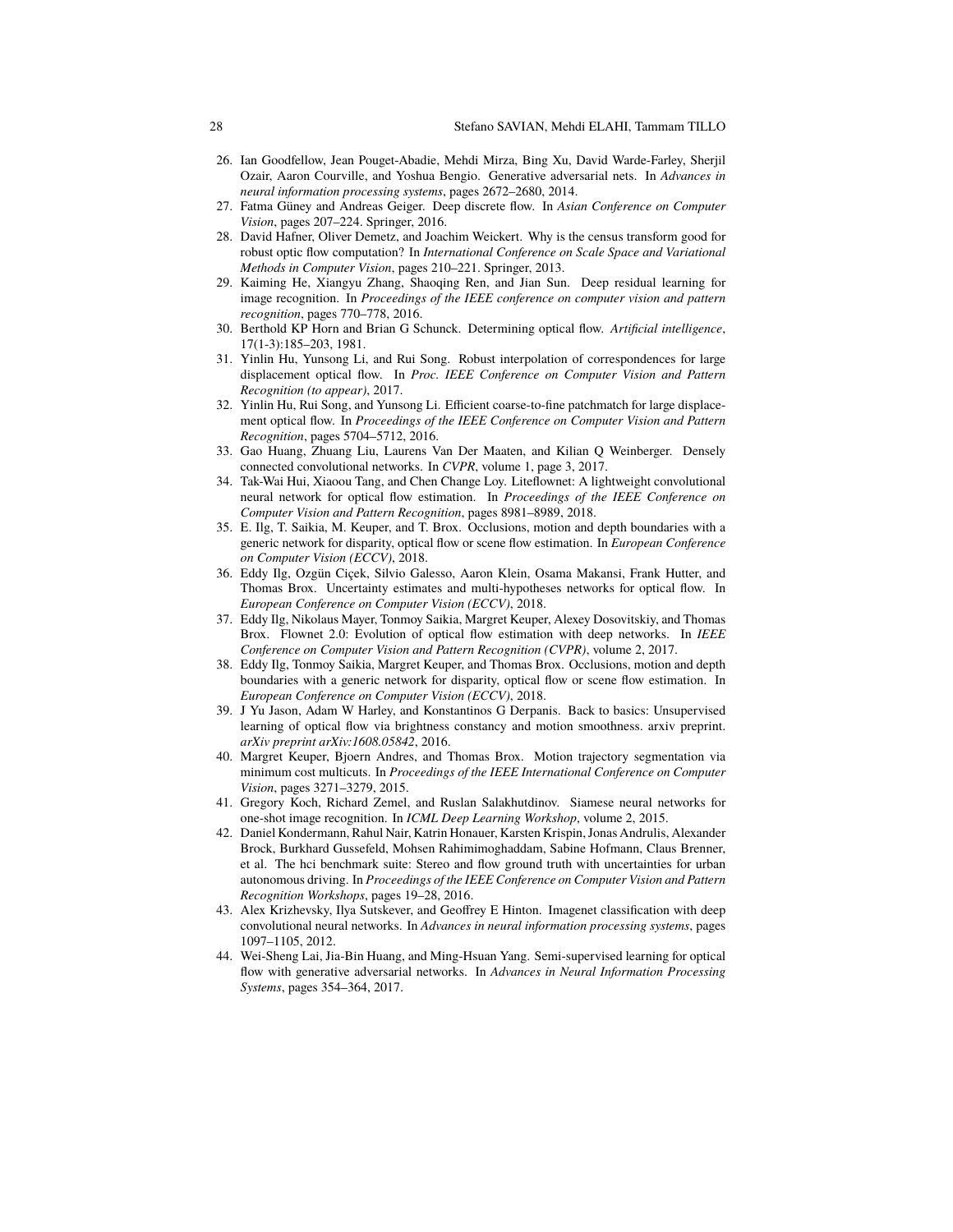- <span id="page-29-2"></span>45. Yann LeCun, Yoshua Bengio, and Geoffrey Hinton. Deep learning. *nature*, 521(7553):436, 2015.
- <span id="page-29-3"></span>46. Yann LeCun, Léon Bottou, Yoshua Bengio, and Patrick Haffner. Gradient-based learning applied to document recognition. *Proceedings of the IEEE*, 86(11):2278–2324, 1998.
- <span id="page-29-7"></span>47. Ce Liu, Jenny Yuen, and Antonio Torralba. Sift flow: Dense correspondence across scenes and its applications. *IEEE transactions on pattern analysis and machine intelligence*, 33(5):978– 994, 2011.
- <span id="page-29-13"></span>48. Gucan Long, Laurent Kneip, Jose M Alvarez, Hongdong Li, Xiaohu Zhang, and Qifeng Yu. Learning image matching by simply watching video. In *European Conference on Computer Vision*, pages 434–450. Springer, 2016.
- <span id="page-29-4"></span>49. Jonathan Long, Evan Shelhamer, and Trevor Darrell. Fully convolutional networks for semantic segmentation. In *Proceedings of the IEEE conference on computer vision and pattern recognition*, pages 3431–3440, 2015.
- <span id="page-29-6"></span>50. David G Lowe. Distinctive image features from scale-invariant keypoints. *International journal of computer vision*, 60(2):91–110, 2004.
- <span id="page-29-1"></span>51. Bruce D. Lucas and Takeo Kanade. An iterative image registration technique with an application to stereo vision. In *In IJCAI81*, pages 674–679, 1981.
- <span id="page-29-17"></span>52. Wenjie Luo, Alexander G Schwing, and Raquel Urtasun. Efficient deep learning for stereo matching. In *Proceedings of the IEEE Conference on Computer Vision and Pattern Recognition*, pages 5695–5703, 2016.
- <span id="page-29-0"></span>53. Manuel J Marín-Jiménez, Francisco M Castro, Nicolás Guil, F de la Torre, and R Medina-Carnicer. Deep multi-task learning for gait-based biometrics. In *2017 IEEE International Conference on Image Processing (ICIP)*, pages 106–110. IEEE, 2017.
- <span id="page-29-19"></span>54. Daniel Maurer and Andrés Bruhn. Proflow: Learning to predict optical flow. *arXiv preprint arXiv:1806.00800*, 2018.
- <span id="page-29-18"></span>55. Daniel Maurer, Michael Stoll, and Andrés Bruhn. Order-adaptive and illumination-aware variational optical flow refinement. In *Proceedings of the British Machine Vision Conference*, pages 9–26, 2017.
- <span id="page-29-15"></span>56. Nikolaus Mayer, Eddy Ilg, Philipp Fischer, Caner Hazirbas, Daniel Cremers, Alexey Dosovitskiy, and Thomas Brox. What makes good synthetic training data for learning disparity and optical flow estimation? *International Journal of Computer Vision*, pages 1–19, 2018.
- <span id="page-29-9"></span>57. Nikolaus Mayer, Eddy Ilg, Philip Hausser, Philipp Fischer, Daniel Cremers, Alexey Dosovitskiy, and Thomas Brox. A large dataset to train convolutional networks for disparity, optical flow, and scene flow estimation. In *The IEEE Conference on Computer Vision and Pattern Recognition (CVPR)*, June 2016.
- <span id="page-29-14"></span>58. Simon Meister, Junhwa Hur, and Stefan Roth. Unflow: Unsupervised learning of optical flow with a bidirectional census loss. *arXiv preprint arXiv:1711.07837*, 2017.
- <span id="page-29-16"></span>59. Moritz Menze and Andreas Geiger. Object scene flow for autonomous vehicles. In *Proceedings of the IEEE Conference on Computer Vision and Pattern Recognition*, pages 3061–3070, 2015.
- <span id="page-29-8"></span>60. Moritz Menze, Christian Heipke, and Andreas Geiger. Discrete optimization for optical flow. In *German Conference on Pattern Recognition*, pages 16–28. Springer, 2015.
- <span id="page-29-5"></span>61. Yana Mileva, Andrés Bruhn, and Joachim Weickert. Illumination-robust variational optical flow with photometric invariants. In *Joint Pattern Recognition Symposium*, pages 152–162. Springer, 2007.
- <span id="page-29-10"></span>62. Michal Neoral, Jan Šochman, and Jiří Matas. Continual occlusions and optical flow estimation. *arXiv preprint arXiv:1811.01602*, 2018.
- <span id="page-29-20"></span>63. Joe Yue-Hei Ng, Jonghyun Choi, Jan Neumann, and Larry S Davis. Actionflownet: Learning motion representation for action recognition. In *2018 IEEE Winter Conference on Applications of Computer Vision (WACV)*, pages 1616–1624. IEEE, 2018.
- <span id="page-29-12"></span>64. Simon Niklaus, Long Mai, and Feng Liu. Video frame interpolation via adaptive separable convolution. *arXiv preprint arXiv:1708.01692*, 2017.
- <span id="page-29-11"></span>65. Peter Ochs, Jitendra Malik, and Thomas Brox. Segmentation of moving objects by long term video analysis. *IEEE transactions on pattern analysis and machine intelligence*, 36(6):1187– 1200, 2014.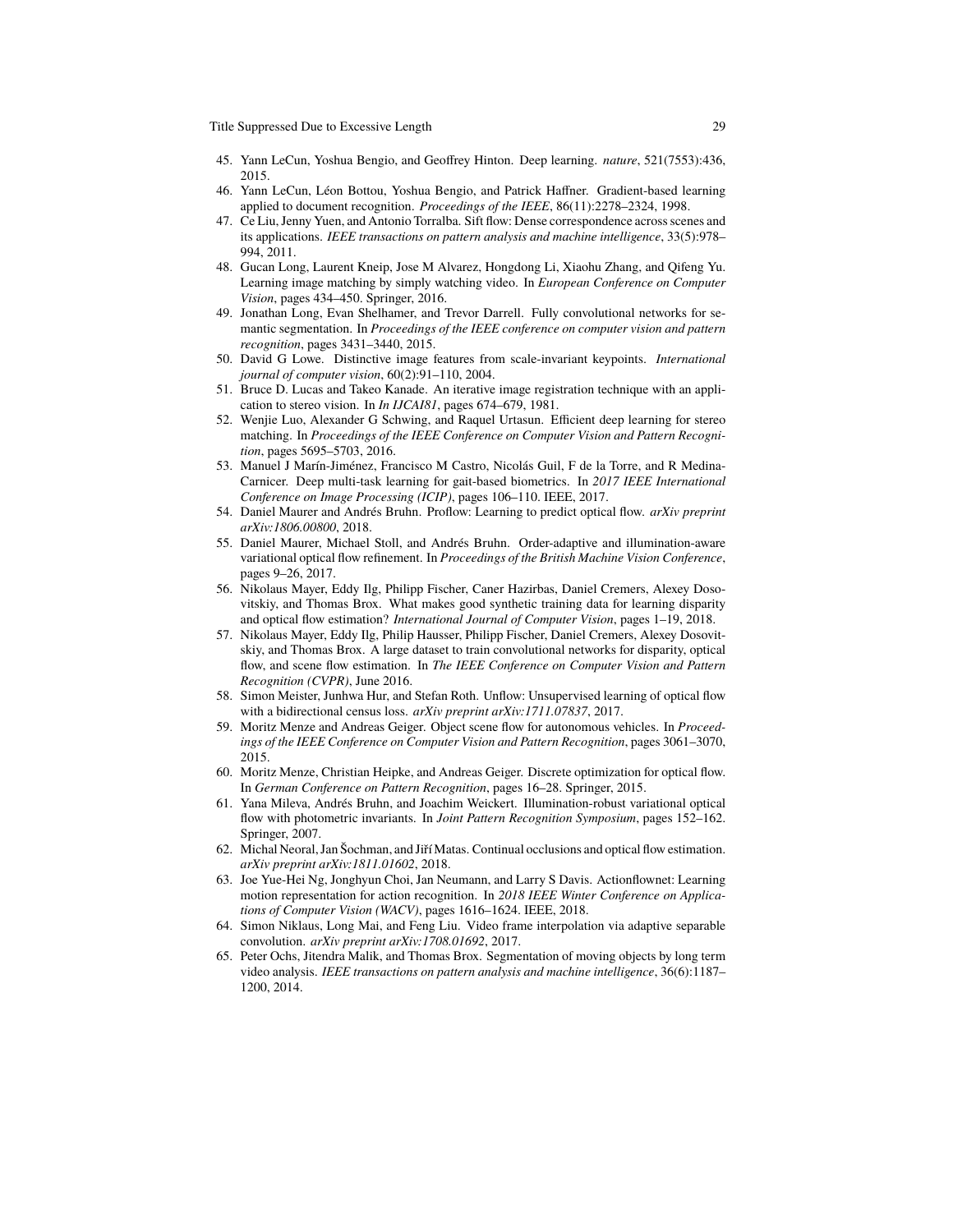- <span id="page-30-9"></span>66. Jiahao Pang, Wenxiu Sun, Jimmy SJ Ren, Chengxi Yang, and Qiong Yan. Cascade residual learning: A two-stage convolutional neural network for stereo matching. In *ICCV Workshops*, volume 7, 2017.
- <span id="page-30-4"></span>67. Nils Papenberg, Andrés Bruhn, Thomas Brox, Stephan Didas, and Joachim Weickert. Highly accurate optic flow computation with theoretically justified warping. *International Journal of Computer Vision*, 67(2):141–158, 2006.
- <span id="page-30-12"></span>68. Federico Perazzi, Jordi Pont-Tuset, Brian McWilliams, Luc Van Gool, Markus Gross, and Alexander Sorkine-Hornung. A benchmark dataset and evaluation methodology for video object segmentation. In *Proceedings of the IEEE Conference on Computer Vision and Pattern Recognition*, pages 724–732, 2016.
- <span id="page-30-3"></span>69. Béatrice Pesquet-Popescu, Marco Cagnazzo, and Frédéric Dufaux. Motion estimation techniques. *TELECOM ParisTech*, 2016.
- <span id="page-30-18"></span>70. Tomas Pfister, James Charles, and Andrew Zisserman. Flowing convnets for human pose estimation in videos. In *Proceedings of the IEEE International Conference on Computer Vision*, pages 1913–1921, 2015.
- <span id="page-30-10"></span>71. Anurag Ranjan and Michael J. Black. Optical flow estimation using a spatial pyramid network. In *Proceedings of the IEEE Conference on Computer Vision and Pattern Recognition*, 2017.
- <span id="page-30-14"></span>72. Anurag Ranjan, Varun Jampani, Kihwan Kim, Deqing Sun, Jonas Wulff, and Michael J Black. Adversarial collaboration: Joint unsupervised learning of depth, camera motion, optical flow and motion segmentation. *arXiv preprint arXiv:1805.09806*, 2018.
- <span id="page-30-13"></span>73. Zhe Ren, Junchi Yan, Bingbing Ni, Bin Liu, Xiaokang Yang, and Hongyuan Zha. Unsupervised deep learning for optical flow estimation. In *AAAI*, volume 3, page 7, 2017.
- <span id="page-30-11"></span>74. Zhile Ren, Orazio Gallo, Deqing Sun, Ming-Hsuan Yang, Erik B Sudderth, and Jan Kautz. A fusion approach for multi-frame optical flow estimation. *arXiv preprint arXiv:1810.10066*, 2018.
- <span id="page-30-6"></span>75. Jerome Revaud, Philippe Weinzaepfel, Zaid Harchaoui, and Cordelia Schmid. Epicflow: Edge-preserving interpolation of correspondences for optical flow. In *Proceedings of the IEEE Conference on Computer Vision and Pattern Recognition*, pages 1164–1172, 2015.
- <span id="page-30-5"></span>76. Jerome Revaud, Philippe Weinzaepfel, Zaid Harchaoui, and Cordelia Schmid. Deepmatching: Hierarchical deformable dense matching. *International Journal of Computer Vision*, 120(3):300–323, 2016.
- <span id="page-30-15"></span>77. Stephan R. Richter, Zeeshan Hayder, and Vladlen Koltun. Playing for benchmarks. In *IEEE International Conference on Computer Vision, ICCV 2017, Venice, Italy, October 22-29, 2017*, pages 2232–2241, 2017.
- <span id="page-30-2"></span>78. Olaf Ronneberger, Philipp Fischer, and Thomas Brox. U-net: Convolutional networks for biomedical image segmentation. In *International Conference on Medical image computing and computer-assisted intervention*, pages 234–241. Springer, 2015.
- <span id="page-30-0"></span>79. Olga Russakovsky, Jia Deng, Hao Su, Jonathan Krause, Sanjeev Satheesh, Sean Ma, Zhiheng Huang, Andrej Karpathy, Aditya Khosla, Michael Bernstein, Alexander C. Berg, and Li Fei-Fei. ImageNet Large Scale Visual Recognition Challenge. *International Journal of Computer Vision (IJCV)*, 115(3):211–252, 2015.
- <span id="page-30-16"></span>80. Laura Sevilla-Lara, Deqing Sun, Varun Jampani, and Michael J Black. Optical flow with semantic segmentation and localized layers. In *Proceedings of the IEEE Conference on Computer Vision and Pattern Recognition*, pages 3889–3898, 2016.
- <span id="page-30-1"></span>81. Karen Simonyan and Andrew Zisserman. Very deep convolutional networks for large-scale image recognition. *arXiv preprint arXiv:1409.1556*, 2014.
- <span id="page-30-17"></span>82. Maciej Smiatacz. Liveness measurements using optical flow for biometric person authentication. *Metrology and Measurement Systems*, 19(2):257–268, 2012.
- <span id="page-30-8"></span>83. Khurram Soomro, Amir Roshan Zamir, and Mubarak Shah. Ucf101: A dataset of 101 human actions classes from videos in the wild. *arXiv preprint arXiv:1212.0402*, 2012.
- <span id="page-30-7"></span>84. D. Sun, J. Wulff, E. B. Sudderth, H. Pfister, and M. J. Black. A fully-connected layered model of foreground and background flow. In *2013 IEEE Conference on Computer Vision and Pattern Recognition*, pages 2451–2458, June 2013.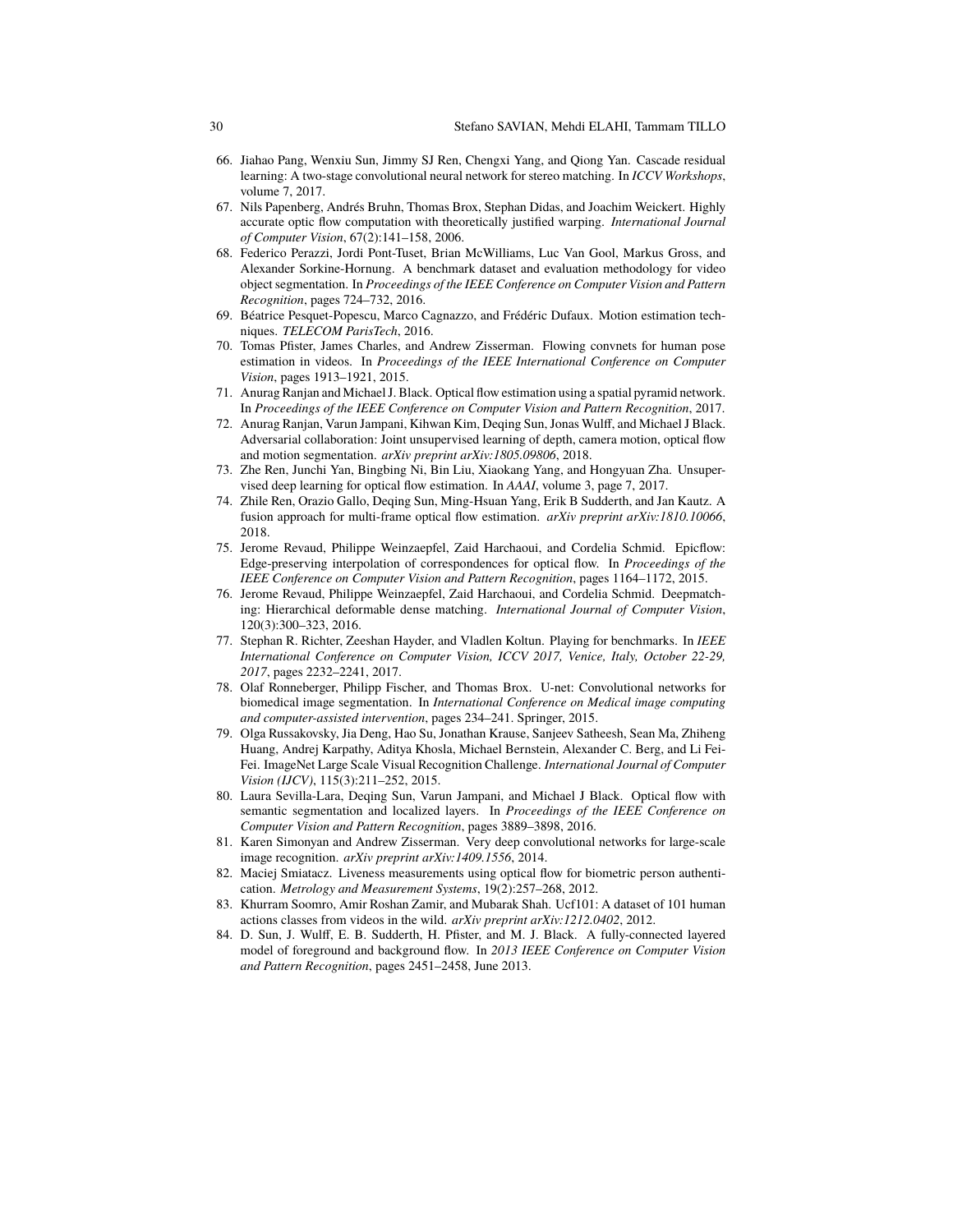- <span id="page-31-14"></span>85. Deqing Sun, Jonas Wulff, Erik B Sudderth, Hanspeter Pfister, and Michael J Black. A fullyconnected layered model of foreground and background flow. In *Proceedings of the IEEE Conference on Computer Vision and Pattern Recognition*, pages 2451–2458, 2013.
- <span id="page-31-11"></span>86. Deqing Sun, Xiaodong Yang, Ming-Yu Liu, and Jan Kautz. Pwc-net: Cnns for optical flow using pyramid, warping, and cost volume. *arXiv preprint arXiv:1709.02371*, 2017. preprint, original paper is published on CVPR, June 2018.
- <span id="page-31-10"></span>87. Deqing Sun, Xiaodong Yang, Ming-Yu Liu, and Jan Kautz. Models matter, so does training: An empirical study of cnns for optical flow estimation. *arXiv preprint arXiv:1809.05571*, 2018.
- <span id="page-31-1"></span>88. Kalaivani Sundararajan and Damon L. Woodard. Deep learning for biometrics: A survey. *ACM Comput. Surv.*, 51(3):65:1–65:34, May 2018.
- <span id="page-31-5"></span>89. Christian Szegedy, Wei Liu, Yangqing Jia, Pierre Sermanet, Scott Reed, Dragomir Anguelov, Dumitru Erhan, Vincent Vanhoucke, and Andrew Rabinovich. Going deeper with convolutions. In *The IEEE Conference on Computer Vision and Pattern Recognition (CVPR)*, June 2015.
- <span id="page-31-17"></span>90. Maxim Tatarchenko, Alexey Dosovitskiy, and Thomas Brox. Multi-view 3d models from single images with a convolutional network. In Bastian Leibe, Jiri Matas, Nicu Sebe, and Max Welling, editors, *Computer Vision – ECCV 2016*, pages 322–337, Cham, 2016. Springer International Publishing.
- <span id="page-31-6"></span>91. Engin Tola, Vincent Lepetit, and Pascal Fua. Daisy: An efficient dense descriptor applied to wide-baseline stereo. *IEEE transactions on pattern analysis and machine intelligence*, 32(5):815–830, 2010.
- <span id="page-31-15"></span>92. Yi-Hsuan Tsai, Ming-Hsuan Yang, and Michael J Black. Video segmentation via object flow. In *Proceedings of the IEEE Conference on Computer Vision and Pattern Recognition*, pages 3899–3908, 2016.
- <span id="page-31-4"></span>93. Zhigang Tu, Wei Xie, Dejun Zhang, Ronald Poppe, Remco C Veltkamp, Baoxin Li, and Junsong Yuan. A survey of variational and cnn-based optical flow techniques. *Signal Processing: Image Communication*, 72:9–24, 2019.
- <span id="page-31-13"></span>94. Sudheendra Vijayanarasimhan, Susanna Ricco, Cordelia Schmid, Rahul Sukthankar, and Katerina Fragkiadaki. Sfm-net: Learning of structure and motion from video. *arXiv preprint arXiv:1704.07804*, 2017.
- <span id="page-31-2"></span>95. Changsheng Wan, Li Wang, and Vir V Phoha. A survey on gait recognition. *ACM Computing Surveys (CSUR)*, 51(5):89, 2018.
- <span id="page-31-0"></span>96. Mei Wang and Weihong Deng. Deep face recognition: A survey. *arXiv preprint arXiv:1804.06655*, 2018.
- <span id="page-31-8"></span>97. Anne S Wannenwetsch, Margret Keuper, and Stefan Roth. Probflow: Joint optical flow and uncertainty estimation. In *Computer Vision (ICCV), 2017 IEEE International Conference on*, pages 1182–1191. IEEE, 2017.
- <span id="page-31-7"></span>98. Philippe Weinzaepfel, Jerome Revaud, Zaid Harchaoui, and Cordelia Schmid. Deepflow: Large displacement optical flow with deep matching. In *Computer Vision (ICCV), 2013 IEEE International Conference on*, pages 1385–1392. IEEE, 2013.
- <span id="page-31-18"></span>99. J. Wulff, D. J. Butler, G. B. Stanley, and M. J. Black. Lessons and insights from creating a synthetic optical flow benchmark. In A. Fusiello et al. (Eds.), editor, *ECCV Workshop on Unsolved Problems in Optical Flow and Stereo Estimation*, Part II, LNCS 7584, pages 168–177. Springer-Verlag, October 2012.
- <span id="page-31-12"></span>100. Jonas Wulff and Michael J Black. Temporal interpolation as an unsupervised pretraining task for optical flow estimation. *arXiv preprint arXiv:1809.08317*, 2018.
- <span id="page-31-16"></span>101. Jonas Wulff, Laura Sevilla-Lara, and Michael J Black. Optical flow in mostly rigid scenes. In *IEEE Conference on Computer Vision and Pattern Recognition (CVPR)*, volume 2, page 7. IEEE, 2017.
- <span id="page-31-9"></span>102. Xuezhi Xiang, Mingliang Zhai, Rongfang Zhang, Yulong Qiao, and Abdulmotaleb El Saddik. Deep optical flow supervised learning with prior assumptions. *IEEE Access*, 6:43222–43232, 2018.
- <span id="page-31-3"></span>103. Bin Xiao, Haiping Wu, and Yichen Wei. Simple baselines for human pose estimation and tracking. *arXiv preprint arXiv:1804.06208*, 2018.